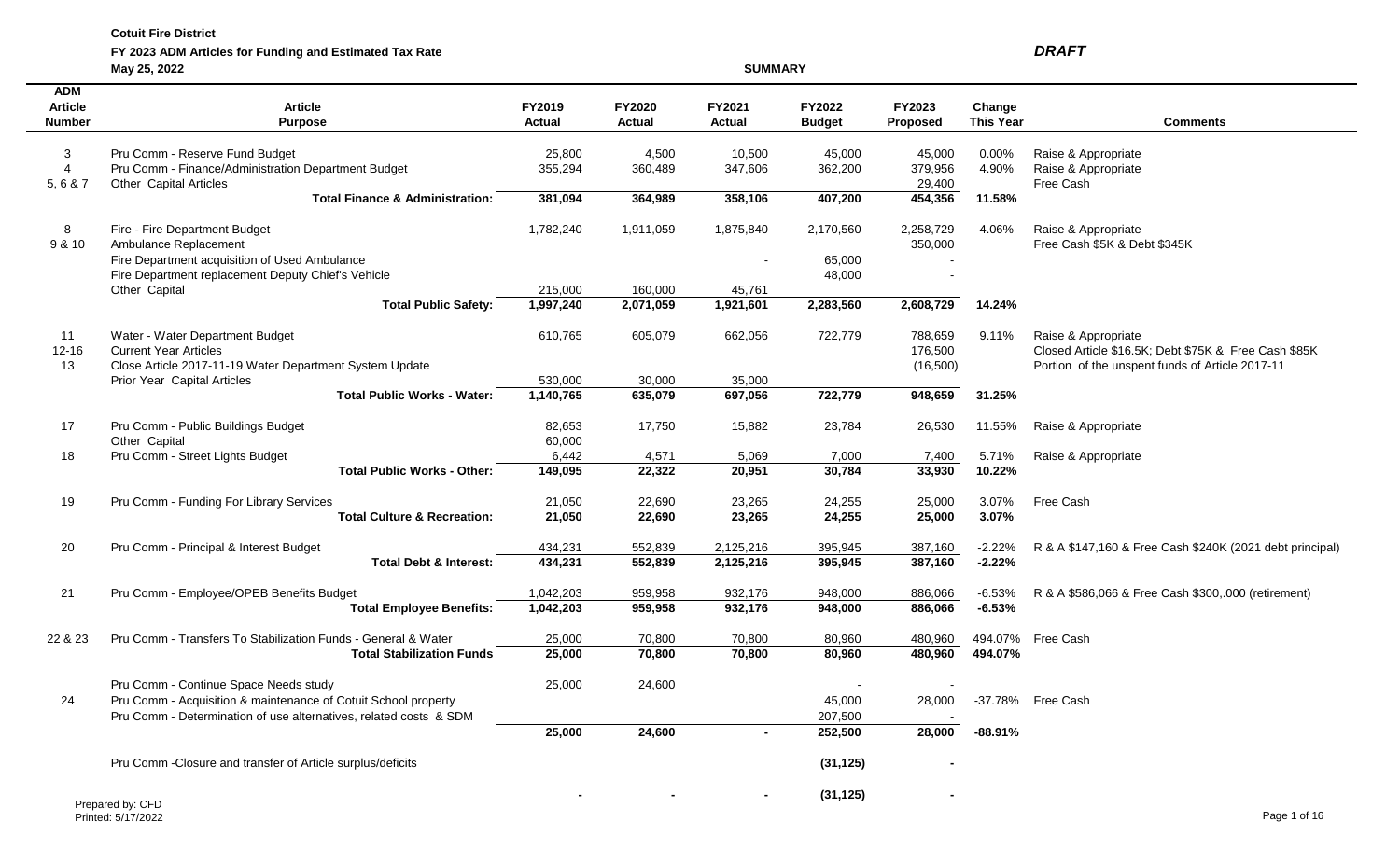**FY 2023 ADM Articles for Funding and Estimated Tax Rate** *DRAFT*

**May 25, 2022 SUMMARY**

| <b>ADM</b>     |                                                   |                        |               |               |               |                 |                  |                                                      |
|----------------|---------------------------------------------------|------------------------|---------------|---------------|---------------|-----------------|------------------|------------------------------------------------------|
| <b>Article</b> | <b>Article</b>                                    | FY2019                 | <b>FY2020</b> | FY2021        | <b>FY2022</b> | FY2023          | Change           |                                                      |
| <b>Number</b>  | <b>Purpose</b>                                    | <b>Actual</b>          | Actual        | <b>Actual</b> | <b>Budget</b> | <b>Proposed</b> | <b>This Year</b> | <b>Comments</b>                                      |
|                |                                                   | 5,190,678              | 4,699,736     | 6,149,171     | 5,114,858     | 5,852,860       | 14.43%           |                                                      |
|                | <b>TOTALS:</b>                                    |                        |               |               |               |                 |                  |                                                      |
|                | <b>Total Original ADM Appropriations:</b>         | 5,190,678              | 4,699,736     | 6,149,171     | 5,114,858     | 5,852,860       | 14.43%           |                                                      |
|                |                                                   |                        |               |               |               |                 |                  |                                                      |
|                | Via Recap - Allowance For Abatements & Exemptions | 32,949                 | 30,000        | 30,000        | 15,825        | 16,000          | 1.10%            |                                                      |
|                | <b>Total Recap Amount To Be Provided:</b>         | 5,223,627              | 4,729,736     | 6,179,171     | 5,130,684     | 5,868,860       | 14.39%           |                                                      |
|                | <b>FUNDING SOURCES</b>                            |                        |               |               |               |                 |                  |                                                      |
|                | Tax Levy                                          | 3,472,748              | 3,589,408     | 3,141,567     | 3,023,113     | 3,005,906       | $-0.57%$         |                                                      |
|                | Ambulance & Other                                 | 217,617                | 217,617       | 249,840       | 226,000       | 226,000         | 0.00%            |                                                      |
|                | <b>Water Rev</b>                                  | 469,412                | 620,108       | 985,000       | 1,125,000     | 1,007,094       | 10.48%           | 88% of the \$1,144,425 WD estimate (vs 88% in FY22)  |
|                | Free Cash                                         | 356,050                | 280,000       | 647,826       | 756,515       | 1,193,360       | 57.74%           | 95% of the \$1,254,329 Certified Free Cash available |
|                | <b>Transfer from Stabilization/OPEB Trust</b>     | 120,000                |               |               |               |                 |                  | leaving a carry-over of Free Cash of \$60,969        |
|                | Other Sources Of Funds - Budget Transfers         |                        | 24,600        |               |               | 16,500          |                  | versus 91% of the \$835,698 used in FY2022           |
|                | Debt Funding                                      | 562,000                |               |               |               | 420,000         |                  | with \$79,183 carried over.                          |
|                | <b>Total Recap Amounts Provided:</b>              | $\overline{5,}197,827$ | 4,731,733     | 5,024,233     | 5,130,628     | 5,868,860       | $-14.39%$        |                                                      |
|                | <b>Annual Appropriation Increase/(Decrease):</b>  | $-10.38%$              | 9.46%         | $-30.84%$     | 16.82%        | 14.39%          |                  |                                                      |
|                | <b>ESTIMATED TAX IMPACT</b>                       |                        |               |               |               |                 |                  |                                                      |
|                | Annual Tax Levy Impact:                           | 8.97%                  | 3.36%         | $-12.48%$     | $-3.77%$      | $-0.57%$        |                  |                                                      |
|                | Valuation                                         | 1,459,243,390          | 1,533,935,404 | 1,619,364,498 | 1,778,302,404 | 1,778,302,404   |                  |                                                      |
|                | <b>Tax Rate</b>                                   | \$2.38                 | \$2.34        | \$1.94        | \$1.70        | \$1.69          | $-0.57%$         |                                                      |
|                | Average House value                               | 580,246                | 612,386       | 612,386       | 612,386       | 612,386         |                  |                                                      |
|                | Tax per house                                     | \$1,380.99             | \$1,432.98    | \$1,188.03    | \$1,041.06    | \$1,035.13      | $-0.57%$         |                                                      |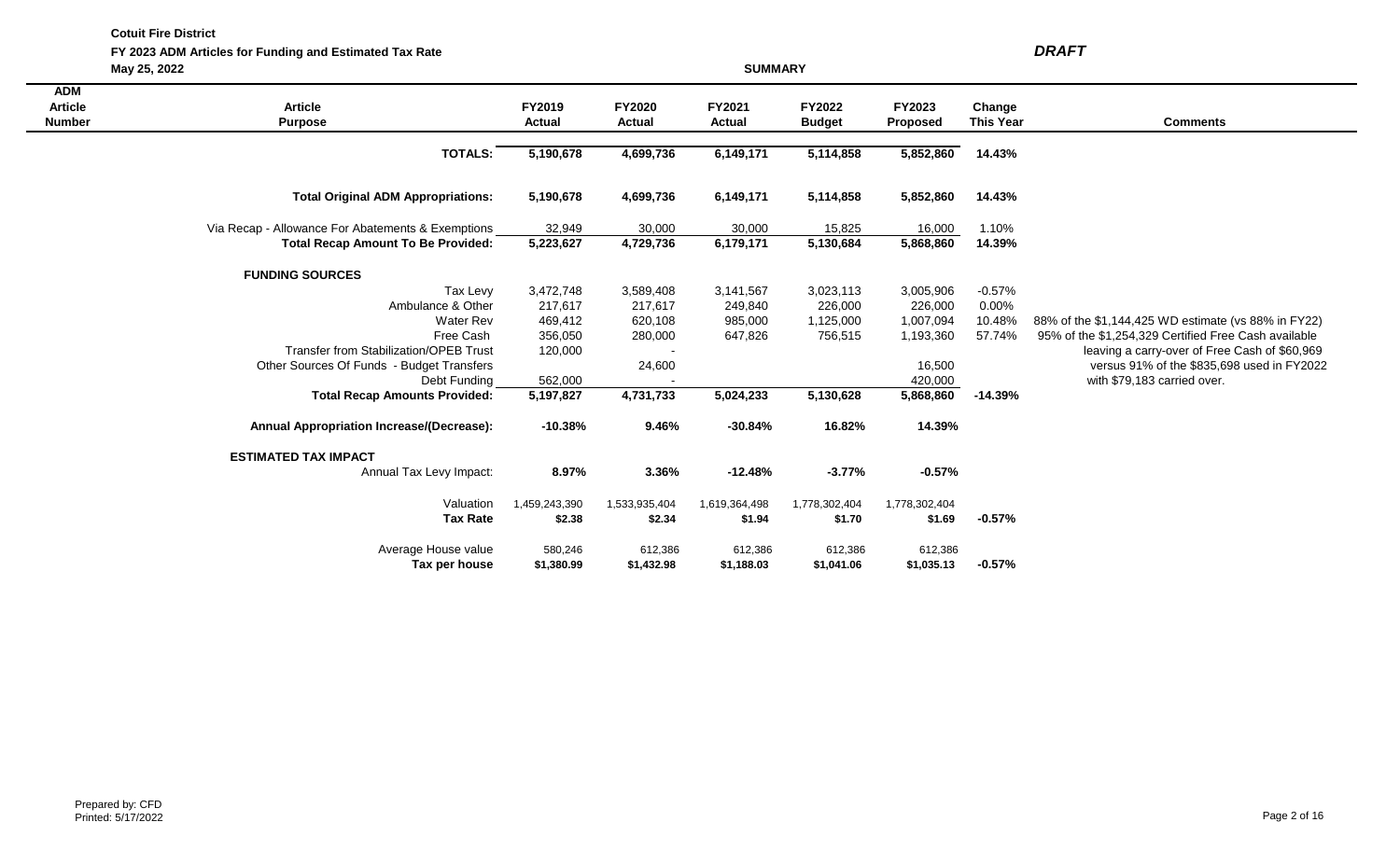# **Cotuit Fire District FY 2023 ADM Articles for Funding and Estimated Tax Rate** *DRAFT* **May 25, 2022**

|                   | <b>Prudential Committee</b>              |                        |                        |                        |                               |                          |                     |                 |
|-------------------|------------------------------------------|------------------------|------------------------|------------------------|-------------------------------|--------------------------|---------------------|-----------------|
| Article<br>Number | <b>Account Title</b>                     | <b>FY 19</b><br>Actual | <b>FY 20</b><br>Actual | <b>FY 21</b><br>Actual | <b>FY 22</b><br><b>Budget</b> | <b>FY 23</b><br>Proposed | Change<br>This Year | <b>Comments</b> |
|                   | Reserve Fund                             |                        | 4,500.00               |                        | 45,000.00                     | 45,000.00                | 0.00%               |                 |
|                   | <b>Total Reserve Fund Appropriation:</b> | $\sim$                 | 4,500.00               |                        | 45,000.00                     | 45,000.00                | 0.00%               |                 |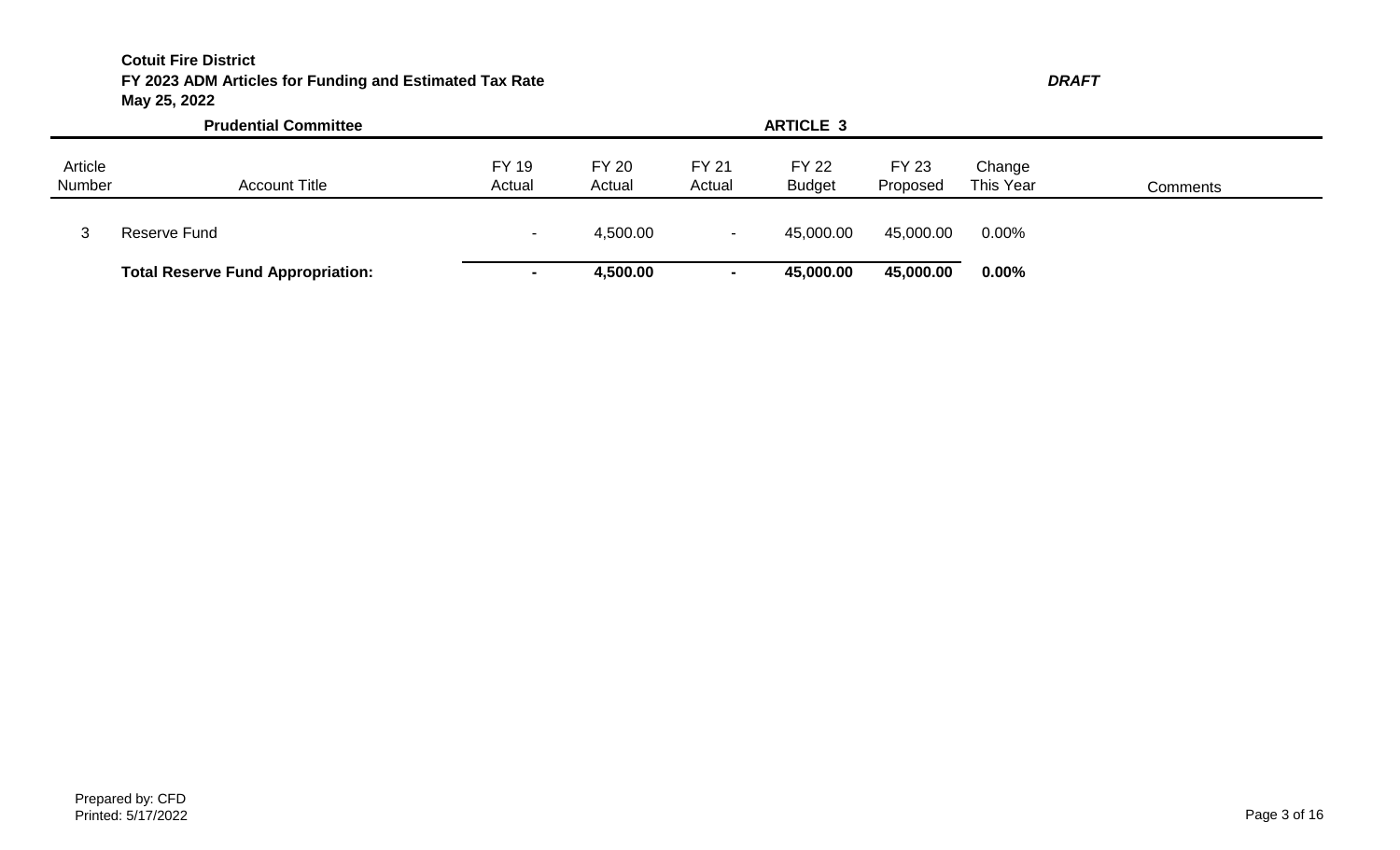# **Cotuit Fire District FY 2023 ADM Articles for Funding and Estimated Tax Rate** *DRAFT* **May 25, 2022**

|         | <b>Finance Department</b>                         |            |                | <b>ARTICLE 4, 5,6 &amp; 7</b> |               |            |             |                                          |
|---------|---------------------------------------------------|------------|----------------|-------------------------------|---------------|------------|-------------|------------------------------------------|
| Article |                                                   | FY 19      | <b>FY 20</b>   | <b>FY 21</b>                  | <b>FY 22</b>  | FY 23      | Change      |                                          |
| Number  | <b>Account Title</b>                              | Actual     | Actual         | Actual                        | <b>Budget</b> | Proposed   | This Year   | Comments                                 |
|         |                                                   |            |                |                               |               |            |             |                                          |
| 4       | Salary & Wages Elected Officials                  | 11,520.73  | 11,500.00      | 11,500.00                     | 11,500.00     | 11,500.00  | 0.00%       |                                          |
| 4       | Salary & Wages District Clerk                     | 2,800.00   | 2,800.00       | 2,800.00                      | 3,550.00      | 3,728.00   | 5.01%       | <b>COLA</b>                              |
| 4       | Salary & Wages Treasury                           | 75,994.46  | 88,725.86      | 84,441.00                     | 87,500.09     | 94,340.00  | 7.82%       | COLA & merit increase                    |
|         | Salary & Wages - PC Staff                         | 8,250.00   | $\blacksquare$ | 9,159.00                      | 8,650.00      | $\sim$     | 0.00%       | Position eliminated                      |
|         | <b>Total Personnel Services:</b>                  | 98,565.19  | 103,025.86     | 107,900.00                    | 111,200.09    | 109,568.00 | $-1.47%$    |                                          |
|         | Telephone                                         | 960.06     | 1,128.53       | 1,078.00                      | 1,200.00      | 1,200.00   | 0.00%       |                                          |
|         | <b>Payroll Service</b>                            | 10,900.87  | 8,651.99       | 3,159.00                      | 4,600.00      | 4,600.00   | 0.00%       |                                          |
|         | <b>Legal Services</b>                             | 8,052.12   | 6,600.00       | 9,543.00                      | 6,000.00      | 6,000.00   | 0.00%       |                                          |
|         | Accounting Services (Audit & actuary)             | 20,000.00  | 13,000.00      | 16,100.00                     | 17,000.00     | 17,500.00  | 2.94%       |                                          |
|         | <b>Treasury Services</b>                          |            |                |                               |               |            |             |                                          |
|         | <b>Bond Transfer Agent</b>                        | 6,869.08   | 6,762.55       | 2,500.00                      |               | 7,000.00   |             | Ongoing disclosure report & new BAN debt |
|         | <b>Web Site Services</b>                          |            |                |                               | 600.00        | 600.00     | 0.00%       |                                          |
|         | <b>Banking Fees</b>                               |            | 300.00         | $\sim$                        | 50.00         | 50.00      | 0.00%       |                                          |
|         | Legal Advertisement                               | 739.32     | 1,946.44       | 341.00                        | 1,750.00      | 1,750.00   | 0.00%       |                                          |
|         | Postage                                           | 556.05     | 802.35         | 918.00                        | 1,400.00      | 1,430.00   | 2.14%       |                                          |
|         | <b>Office Supplies</b>                            | 825.33     | 475.23         | 413.00                        | 1,000.00      | 1,000.00   | 0.00%       |                                          |
|         | Computer/Copy Expense                             | 5,625.52   | 8,727.52       | 10,415.00                     | 13,600.00     | 13,600.00  | 0.00%       |                                          |
|         | Dues & Memberships                                | 195.00     | 95.00          | 50.00                         | 190.00        | 190.00     | 0.00%       |                                          |
|         | Insurance - Property and liability                | 104,808.00 | 111,849.00     | 117,382.00                    | 123,000.00    | 123,580.00 | 0.47%       | <b>Agent Estimate</b>                    |
|         | Insurance - Workers Comp. & Accident and Sickness | 52,011.00  | 50,840.00      | 26,356.00                     | 26,000.00     | 32,088.00  | 23.42%      | Current running rate                     |
|         | Unemployment Insurance                            |            |                |                               | 1,000.00      | 6,000.00   | 500.00%     | Extrapolated from current year actual    |
|         | Payroll Taxes                                     | 29,909.33  | 32,478.95      | 32,030.00                     | 38,000.00     | 38,000.00  | 0.00%       |                                          |
|         | Employee Assistance Program                       | 3,950.00   | 3,950.00       | 3,950.00                      | 4,000.00      | 4,000.00   | 0.00%       |                                          |
|         | Town Admin Services Assessment                    | 6,808.00   | 6,808.00       | 6,808.00                      | 7,410.00      | 7,600.00   | 2.56%       |                                          |
|         | Annual Report, Warrant & Budget                   | 1,602.00   | 1,579.75       | 5,134.00                      | 1,500.00      | 1,500.00   | 0.00%       |                                          |
|         | <b>Election Ballot Cost</b>                       |            | 150.50         | 1,805.00                      | 1,000.00      | 1,700.00   | 70.00%      | Level budget just reclass                |
|         | <b>Election Cost</b>                              | 693.00     | 668.15         | $\sim$                        | 700.00        |            | $-100.00\%$ |                                          |
|         | Miscellaneous Expense                             | 1,664.41   | 649.30         | 1,724.00                      | 1,000.00      | 1,000.00   | 0.00%       |                                          |
|         | <b>Total Other Expenditures:</b>                  | 256,169.09 | 257,463.26     | 239,706.00                    | 251,000.00    | 270,388.00 | 7.72%       |                                          |
| 4       | <b>TOTAL FY BUDGET: 354,734.28</b>                |            | 360,489.12     | 347,606.00                    | 362,200.09    | 379,956.00 | 4.90%       |                                          |

**Capital Articles**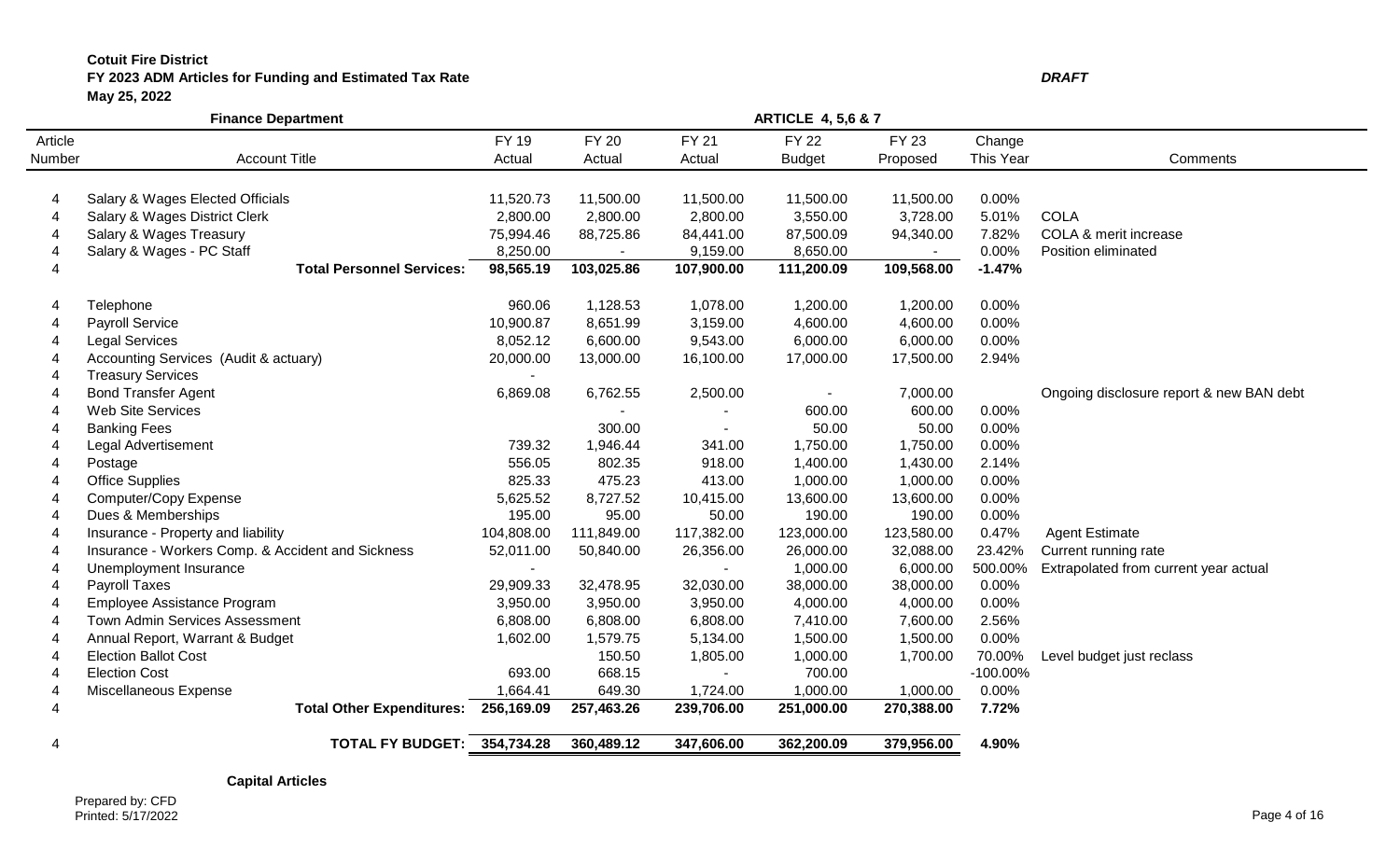# **Cotuit Fire District FY 2023 ADM Articles for Funding and Estimated Tax Rate** *DRAFT* **May 25, 2022**

|                          | <b>Finance Department</b>                       |                 |                        |                        | <b>ARTICLE 4, 5,6 &amp; 7</b> |                   |                     |                                         |
|--------------------------|-------------------------------------------------|-----------------|------------------------|------------------------|-------------------------------|-------------------|---------------------|-----------------------------------------|
| Article<br>Number        | <b>Account Title</b>                            | FY 19<br>Actual | <b>FY 20</b><br>Actual | <b>FY 21</b><br>Actual | <b>FY 22</b><br><b>Budget</b> | FY 23<br>Proposed | Change<br>This Year | Comments                                |
| 5                        | Start-up Costs of lock-box system               |                 |                        |                        |                               | 5,000.00          |                     | Start-up Costs of lock-box system       |
| 6                        | Cyber Security & computer upgrade               |                 |                        |                        |                               | 7,400.00          |                     | Computer upgrades & Cyber Security      |
| $\overline{\phantom{0}}$ | Digitize and shred District Records             |                 |                        |                        |                               | 17,000.00         |                     | Digitized and/or shred District Records |
|                          | Health Insurance Negotiation Mitigation Fund    |                 |                        |                        |                               |                   |                     |                                         |
|                          | Freedom Hall Floor restoration                  | 45,000.00       |                        |                        |                               |                   |                     |                                         |
|                          | Freedom Hall Basement Ceiling                   | 15,000.00       |                        |                        |                               |                   |                     |                                         |
|                          | FY16 invoices to be paid                        | 560.00          |                        |                        |                               |                   |                     |                                         |
|                          | Water System Cost of Service Study              |                 |                        |                        |                               |                   |                     |                                         |
|                          | <b>Total Finance Department:</b>                | 60,560.00       |                        |                        |                               | 29,400.00         |                     |                                         |
|                          | <b>Labor &amp; Salaries:</b>                    | 98,565.19       | 103,025.86             | 107,900.00             | 111,200.09                    | 109,568.00        | $-1.47%$            |                                         |
|                          | <b>Maintenance:</b>                             |                 |                        |                        |                               |                   |                     |                                         |
|                          | <b>Operations:</b>                              | 254,504.68      | 256,813.96             | 237,982.00             | 250,000.00                    | 269,388.00        | 7.76%               |                                         |
|                          | <b>Miscellaneous:</b>                           | 1,664.41        | 649.30                 | 1,724.00               | 1,000.00                      | 1,000.00          | $0.00\%$            |                                         |
|                          | <b>Total Other Expenses:</b>                    | 256,169.09      | 257,463.26             | 239,706.00             | 251,000.00                    | 270,388.00        | 7.72%               |                                         |
|                          | <b>Total Finance Dept Budget Appropriations</b> | 354,734.28      | 360,489.12             | 347,606.00             | 362,200.09                    | 379,956.00        | 4.90%               |                                         |
|                          | <b>Article &amp; Capital Outlay</b>             | 60,560.00       |                        |                        |                               | 29,400.00         |                     |                                         |
|                          | <b>Total Finance Department:</b>                | 415,294.28      | 360,489.12             | 347,606.00             | 362,200.09                    | 409,356.00        | 13.02%              |                                         |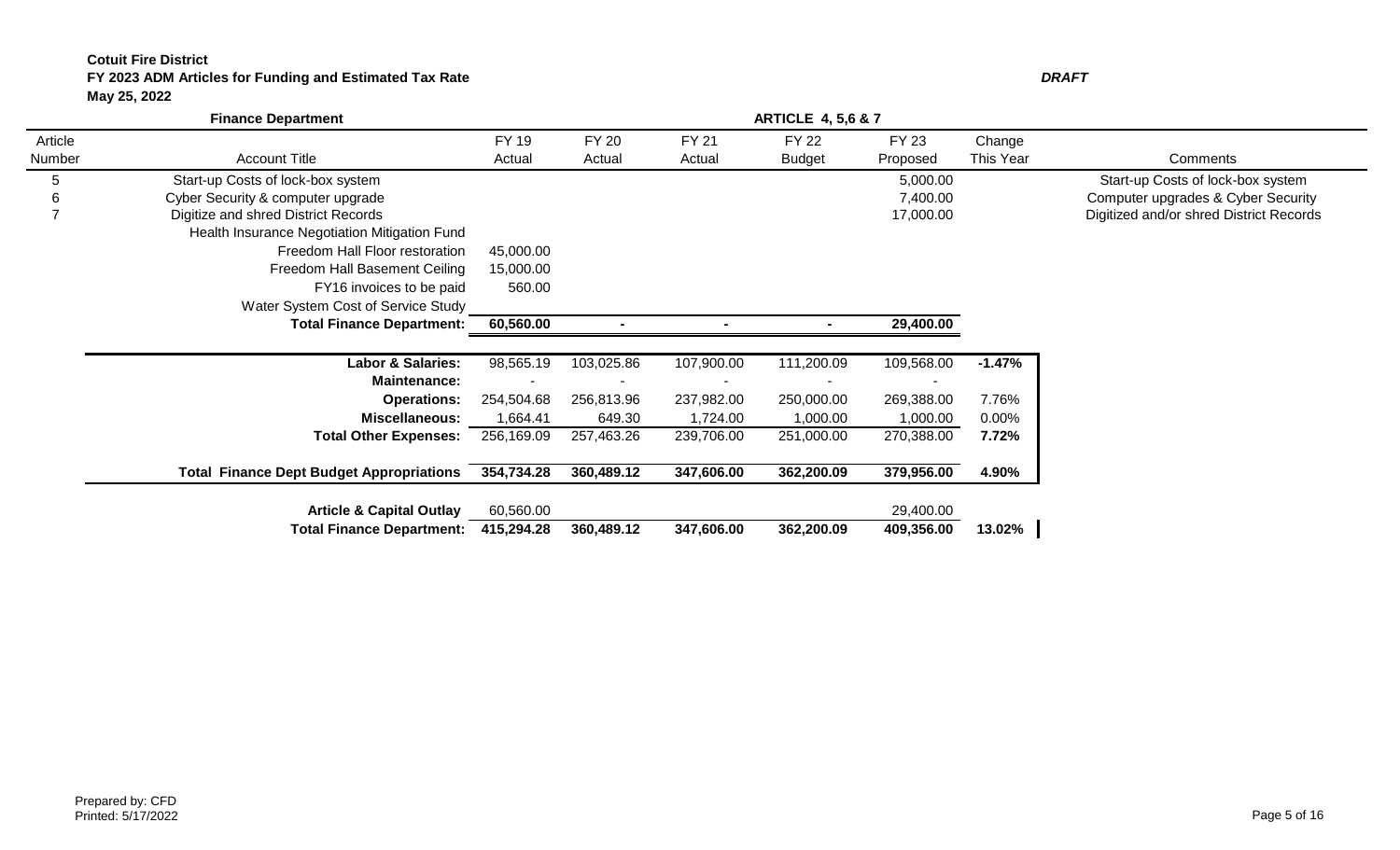|         | <b>FIRE DEPARTMENT</b>               |              | <b>ARTICLES 8, 9 &amp; 10</b> |              |               |              |           |              |          |  |  |  |
|---------|--------------------------------------|--------------|-------------------------------|--------------|---------------|--------------|-----------|--------------|----------|--|--|--|
| Article |                                      | FY 19        | FY 20                         | FY 21        | <b>FY 22</b>  | FY 23        | Change    |              |          |  |  |  |
| Number  | <b>Account Title</b>                 | Actual       | Actual                        | Actual       | <b>Budget</b> | Proposed     | This Year |              | Comments |  |  |  |
| 8       | Salary & Wages - Chief               | 133,288.44   | 136,580.06                    | 139,994.00   | 160,465.00    | 162,000.00   | 0.96%     | Per Contract |          |  |  |  |
| 8       | Salary & Wages - Deputy Chief        |              | 31,847.04                     | 115,005.00   | 117,875.00    | 120,000.00   | 1.80%     |              |          |  |  |  |
| 8       | Salary & Wages - Perm Full Time      | 937,845.27   | 887,614.76                    | 962,183.00   | 959,800.00    | 1,006,016.00 | 4.82%     | Per contract |          |  |  |  |
| 8       | Salary & Wages - Education Incentive | 0.00         | 0.00                          | 0.00         | 53,920.00     | 55,087.00    | 2.16%     |              |          |  |  |  |
| 8       | Salary & Wages - Longevity Pay       | 71,451.85    | 10,050.00                     | 9,050.00     | 9,550.00      | 11,050.00    | 15.71%    |              |          |  |  |  |
| 8       | Salary & Wages - Admin Assist        | 45,306.53    | 37,448.04                     |              |               |              |           |              |          |  |  |  |
| 8       | Salary & Wages - Incident Perm       | 88,524.65    | 29,938.17                     | 49,055.00    | 35,000.00     | 36,500.00    | 4.29%     |              |          |  |  |  |
| 8       | Salary & Wages - EMT Re-cert FT      | 64,921.65    | 19,045.33                     | 32,678.00    | 75,000.00     | 75,000.00    | 0.00%     |              |          |  |  |  |
| 8       | Salary & Wages - Vacation Coverage   | 27,759.29    | 91,050.99                     | 101,003.00   | 116,820.00    | 125,248.00   | 7.21%     |              |          |  |  |  |
| 8       | Salary & Wages - Sick Coverage       | 44,634.52    | 38,959.27                     | 46,797.00    | 100,000.00    | 100,000.00   | 0.00%     |              |          |  |  |  |
| 8       | Salary & Wages - Personal Coverage   | 21,780.73    | 8,916.07                      | 54,481.00    | 32,600.00     | 34,159.00    | 4.78%     |              |          |  |  |  |
| 8       | Salary & Wages - Holiday Pay         | 0.00         | 24,231.50                     | 44,777.00    | 49,880.00     | 52,223.00    | 4.70%     |              |          |  |  |  |
| 8       | Salary & Wages - Full Time Injury    | 699.38       | 157,777.79                    | 38,154.00    | 60,000.00     | 60,000.00    | 0.00%     |              |          |  |  |  |
| 8       | Salary & Wages - Other Union         | 8,450.00     | 278.01                        | 2,564.00     | 2,000.00      | 2,000.00     | 0.00%     |              |          |  |  |  |
| 8       | Salary & Wages - Emergency Labor     | 38,645.40    | 0.00                          | 0.00         | 25,000.00     | 25,000.00    | 0.00%     |              |          |  |  |  |
| 8       | Salary & Wages - Other FT            | 4,467.24     | 74,799.31                     | 30,324.00    | 25,000.00     | 25,000.00    | 0.00%     |              |          |  |  |  |
| 8       | Salary & Wages - EMS Officer         |              | 3,015.32                      | 1,792.00     | 10,000.00     | 10,000.00    | 0.00%     |              |          |  |  |  |
| 8       | Salary & Wages - COVID shift costs   |              | 75,140.58                     |              |               |              |           |              |          |  |  |  |
| 8       | <b>Total Personnel Services:</b>     | 1,487,774.95 | 1,626,692.24                  | 1,627,857.00 | 1,832,910.00  | 1,899,283.00 | 3.62%     |              |          |  |  |  |
| 8       | Electricity                          | 9,722.14     | 9,071.75                      | 10,492.00    | 14,000.00     | 17,000.00    | 21.43%    |              |          |  |  |  |
| 8       | Heating                              | 4,580.15     | 4,065.98                      | 4,865.00     | 6,550.00      | 10,000.00    | 52.67%    |              |          |  |  |  |
| 8       | Gasoline/Diesel                      | 10,424.99    | 8,616.41                      | 9,662.00     | 12,000.00     | 15,000.00    | 25.00%    |              |          |  |  |  |
| 8       | Repairs/Maint - Buildings            | 38,566.13    | 11,673.39                     | 11,444.00    | 17,000.00     | 17,510.00    | 3.00%     |              |          |  |  |  |
| 8       | Repairs/Maint - Grounds              | 1,147.29     | 1,462.44                      | 705.00       | 3,500.00      | 3,500.00     | 0.00%     |              |          |  |  |  |
| 8       | Repairs/Maint - Vehicles             | 23,436.59    | 18,866.19                     | 36,439.00    | 26,000.00     | 26,780.00    | 3.00%     |              |          |  |  |  |
| 8       | Repairs/Maint - Radio Equip          | 6,665.43     | 1,225.54                      | 4,867.00     | 5,000.00      | 5,150.00     | 3.00%     |              |          |  |  |  |
| 8       | Maint - Protective Clothing          | 7,543.48     | 21,427.15                     | 12,374.00    | 14,000.00     | 14,420.00    | 3.00%     |              |          |  |  |  |
| 8       | Maint - Uniforms FT                  | 8,014.80     | 11,406.52                     | 17,335.00    | 12,000.00     | 12,360.00    | 3.00%     |              |          |  |  |  |
| 8       | Telephone                            | 2,769.12     | 2,911.30                      | 2,813.00     | 3,500.00      | 3,605.00     | 3.00%     |              |          |  |  |  |
| 8       | 911 Dispatch                         | 36,634.67    | 37,534.67                     | 36,635.00    | 37,500.00     | 37,500.00    | 0.00%     |              |          |  |  |  |
| 8       | Telephone Lines - Other              | 3,043.78     | 3,731.38                      | 2,090.00     | 4,500.00      | 4,634.00     | 2.98%     |              |          |  |  |  |
| 8       | <b>Legal Services</b>                | 11,383.00    | 9,863.56                      | 7,569.00     | 35,000.00     | 30,000.00    | $-14.29%$ |              |          |  |  |  |
| 8       | <b>Professional Services</b>         |              |                               |              | 20,000.00     | 15,000.00    | $-25.00%$ |              |          |  |  |  |
| 8       | Ambulance Billing                    | 10,049.75    | 9,777.41                      | 7,767.00     | 12,000.00     | 12,360.00    | 3.00%     |              |          |  |  |  |
| 8       | <b>CMED Fees</b>                     | 2,152.65     | 2,292.48                      | 2,313.00     | 4,000.00      | 4,000.00     | 0.00%     |              |          |  |  |  |
| 8       | Physicals/PAT                        | 750.00       | 1,807.22                      | 2,039.00     | 3,400.00      | 3,400.00     | 0.00%     |              |          |  |  |  |
| 8       | <b>Administrative Expense</b>        | 23,762.37    | 16,820.44                     | 807.00       | 18,000.00     | 15,000.00    | $-16.67%$ |              |          |  |  |  |
| 8       | <b>Office Supplies</b>               | 2,087.58     | 2,509.02                      | 1,135.00     | 3,500.00      | 3,605.00     | 3.00%     |              |          |  |  |  |
| 8       | Fire/Rescue Equipment                | 8,039.60     | 12,108.91                     | 4,570.00     | 10,000.00     | 10,300.00    | 3.00%     |              |          |  |  |  |
| 8       | <b>Building Supplies/Equipment</b>   | 10,878.57    | 5,898.05                      | 2,553.00     | 8,000.00      | 8,240.00     | 3.00%     |              |          |  |  |  |
| 8       | Ambulance Supplies/Equipment         | 22,454.64    | 49,872.06                     | 32,115.00    | 38,500.00     | 39,656.00    | 3.00%     |              |          |  |  |  |
| 8       | Dues & Memberships                   | 1,107.45     | 700.00                        | 800.00       | 2,500.00      | 2,500.00     | 0.00%     |              |          |  |  |  |
|         | Prenared by: CED                     |              |                               |              |               |              |           |              |          |  |  |  |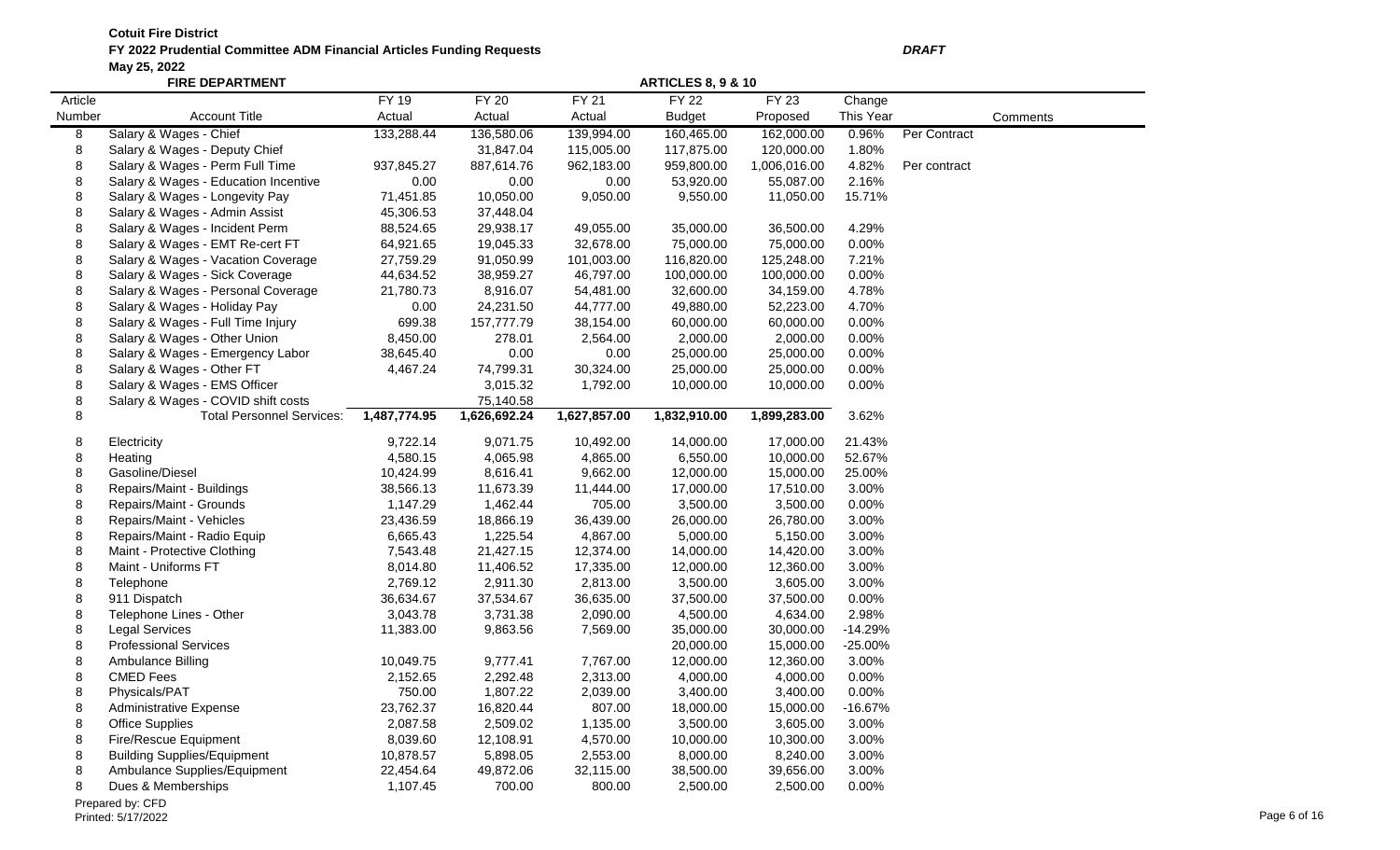|         | <b>FIRE DEPARTMENT</b>                       | <b>ARTICLES 8, 9 &amp; 10</b> |              |              |               |              |           |                     |  |  |  |
|---------|----------------------------------------------|-------------------------------|--------------|--------------|---------------|--------------|-----------|---------------------|--|--|--|
| Article |                                              | <b>FY 19</b>                  | <b>FY 20</b> | <b>FY 21</b> | <b>FY 22</b>  | FY 23        | Change    |                     |  |  |  |
| Number  | <b>Account Title</b>                         | Actual                        | Actual       | Actual       | <b>Budget</b> | Proposed     | This Year | Comments            |  |  |  |
| 8       | Training & Education                         | 26,128.01                     | 17,405.15    | 17,542.00    | 22,000.00     | 22,000.00    | 0.00%     |                     |  |  |  |
| 8       | <b>Fire Prevention Education</b>             | 895.04                        | 13.00        | 47.00        | 1,200.00      | 1,236.00     | 3.00%     |                     |  |  |  |
| 8       | Information Technologies                     | 22,227.76                     | 23,306.73    | 18,966.00    | 23,000.00     | 23,690.00    | 3.00%     |                     |  |  |  |
| 8       | Error in adopting a floor motion             |                               |              |              | (20,000.00)   |              |           |                     |  |  |  |
| 8       | Miscellaneous Expense                        | 0.00                          | 0.00         | 39.00        | 1,000.00      | 1,000.00     | 0.00%     |                     |  |  |  |
| 8       | <b>Total Other Expenditures:</b>             | 294,464.99                    | 284,366.75   | 247,983.00   | 337,650.00    | 359,446.00   | 6.46%     |                     |  |  |  |
| 8       | <b>TOTAL FY BUDGET:</b>                      | 1,782,239.94                  | 1,911,058.99 | 1,875,840.00 | 2,170,560.00  | 2,258,729.00 | 4.06%     |                     |  |  |  |
|         | <b>Capital Articles</b>                      | 215,000.00                    | 160,000.00   | 45,000.00    | 113,000.00    | 350,000.00   |           |                     |  |  |  |
| 9       | Ambulance Replacement                        |                               |              |              |               | 345,000.00   |           | Funded by Debt      |  |  |  |
| 10      | Management Software                          |                               |              |              |               | 5,000.00     |           | Funded by Free Cash |  |  |  |
|         | Spare Used Ambulance                         |                               |              |              | 65,000.00     |              |           |                     |  |  |  |
|         | Deputy replacement SUV                       |                               |              |              | 48,000.00     |              |           |                     |  |  |  |
|         | Chief replacement SUV                        |                               |              | 45,000.00    |               |              |           |                     |  |  |  |
|         | <b>OSHA Required renovations</b>             |                               | 100,000.00   |              |               |              |           |                     |  |  |  |
|         | Roof Replacement                             | 55,000.00                     |              |              |               |              |           |                     |  |  |  |
|         | Parking lot Paving                           | 40,000.00                     |              |              |               |              |           |                     |  |  |  |
|         | Scott Air Tanks                              | 60,000.00                     | 60,000.00    |              |               |              |           |                     |  |  |  |
|         | Pick-up Truck                                | 60,000.00                     |              |              |               |              |           |                     |  |  |  |
|         | <b>Prior Year Articles</b>                   |                               |              |              |               |              |           |                     |  |  |  |
|         | <b>Total Fire Department:</b>                | 215,000.00                    | 160,000.00   | 45,000.00    | 113,000.00    | 350,000.00   |           |                     |  |  |  |
|         | <b>Labor &amp; Salaries:</b>                 | 1,487,774.95                  | 1,626,692.24 | 1,627,857.00 | 1,832,910.00  | 1,899,283.00 | 3.62%     |                     |  |  |  |
|         | <b>Maintenance:</b>                          | 85,373.72                     | 66,061.23    | 83,164.00    | 77,500.00     | 79,720.00    | 2.86%     |                     |  |  |  |
|         | <b>Operations:</b>                           | 209,091.27                    | 218,305.52   | 164,780.00   | 259,150.00    | 278,726.00   | 7.55%     |                     |  |  |  |
|         | Misc.:                                       |                               |              | 39.00        | 1,000.00      | 1,000.00     | 0.00%     |                     |  |  |  |
|         | <b>Total Other Expenses:</b>                 | 294,464.99                    | 284,366.75   | 247,983.00   | 337,650.00    | 359,446.00   | 6.46%     |                     |  |  |  |
|         | <b>Total Fire Dept Budget Appropriations</b> | 1,782,239.94                  | 1,911,058.99 | 1,875,840.00 | 2,170,560.00  | 2,258,729.00 | 4.06%     |                     |  |  |  |
|         |                                              |                               |              |              |               |              |           |                     |  |  |  |

| <b>Article &amp; Capital Outlay</b>         | 215,000.00 | 160.000.00   | 45,000,00    | 113.000.00   | 350.000.00   |        |
|---------------------------------------------|------------|--------------|--------------|--------------|--------------|--------|
| Total Fire Department Funding: 1,997,239.94 |            | 2,071,058.99 | 1,920,840.00 | 2,283,560.00 | 2,608,729.00 | 14.24% |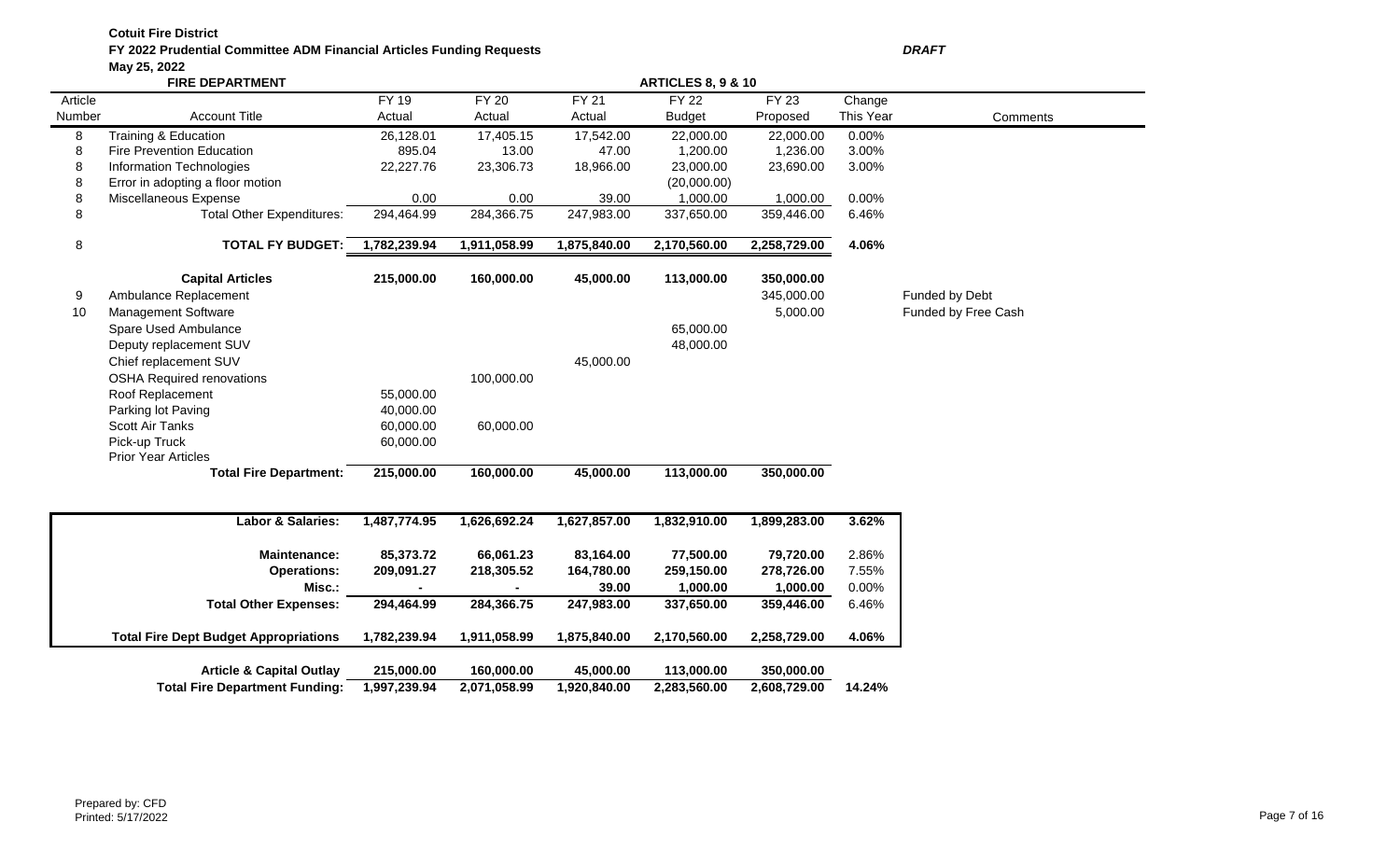# **FY 2022 Prudential Committee ADM Financial Articles Funding Requests** *DRAFT*

**May 25, 2022**

|         | <b>WATER DEPARTMENT</b>              | ARTICLE 11, 12, 13, 14, 15 & 16 |              |            |               |              |           |                                                         |  |  |
|---------|--------------------------------------|---------------------------------|--------------|------------|---------------|--------------|-----------|---------------------------------------------------------|--|--|
| Article |                                      | <b>FY 19</b>                    | <b>FY 20</b> | FY 21      | <b>FY 22</b>  | <b>FY 23</b> | Change    |                                                         |  |  |
| No.     | <b>Account Title</b>                 | Actual                          | Actual       | Actual     | <b>Budget</b> | Proposed     | This Year | Comments                                                |  |  |
|         |                                      |                                 |              |            |               |              |           |                                                         |  |  |
| 11      | Salary & Wages Superintendent        | 96,999.76                       | 99,910.08    | 103,969.00 | 109,180.00    | 125,622.00   | 15.06%    | COLA & Longevity increases                              |  |  |
| 11      | Sr. Operators & Operator             | 162,924.36                      | 180,529.44   | 176,103.00 | 175,155.00    | 185,382.00   | 5.84%     | COLA & Merit                                            |  |  |
| 11      | Salary & Wages Office Manager        | 54,000.00                       | 58,017.28    | 60,566.00  | 63,994.00     | 70,770.00    | 10.59%    | <b>COLA &amp; Merit</b>                                 |  |  |
| 11      | Salary & Wages Overtime              | 10,602.54                       | 12,729.90    | 12,877.00  | 15,000.00     | 16,000.00    | 6.67%     | Based on other increases                                |  |  |
| 11      | On Call Wages                        | 11,700.00                       | 11,700.00    | 11,701.00  | 11,700.00     | 13,000.00    | 11.11%    | increase to \$250 per week                              |  |  |
|         | <b>Total Personnel Services:</b>     | 324,526.66                      | 362,886.70   | 365,216.00 | 375,029.00    | 410,774.00   | 9.53%     |                                                         |  |  |
|         |                                      |                                 |              |            |               |              |           |                                                         |  |  |
| 11      | Electricity                          | 67,505.67                       | 65,779.74    | 75,746.00  | 75,000.00     | 75,000.00    | 0.00%     |                                                         |  |  |
| 11      | Engineering                          | 37,149.18                       | 11,368.31    | 16,199.00  | 50,000.00     | 50,000.00    | 0.00%     |                                                         |  |  |
| 11      | Heating                              | 2,464.17                        | 2,748.90     | 1,963.00   | 2,500.00      | 2,750.00     | 10.00%    | Based on projected rates (includes generator)           |  |  |
| 11      | Gasoline/Diesel                      | 7,880.49                        | 6,899.41     | 7,906.00   | 10,000.00     | 14,000.00    | 40.00%    | Increased fuel costs                                    |  |  |
| 11      | Chemicals                            | 13,014.82                       | 20,745.05    | 26,026.00  | 25,000.00     | 27,000.00    | 8.00%     | Anticipated increases - product & delivery              |  |  |
| 11      | Repairs/Maint - Mains                | 7,304.96                        | 15,163.04    | 10,962.00  | 13,500.00     | 18,500.00    | 37.04%    | Vendor increases & infrastructure age                   |  |  |
| 11      | Repairs/Maint - Stations             | 39,763.55                       | 23,468.65    | 48,075.00  | 40,000.00     | 47,000.00    | 17.50%    | Estimated pump replacement                              |  |  |
| 11      | Repairs/Maint - Buildings            | 2,872.40                        | 1,103.15     | 2,378.00   | 5,000.00      | 5,000.00     | 0.00%     |                                                         |  |  |
| 11      | Repairs/Maint - Testing              | 5,698.21                        | 3,868.24     | 8,322.00   | 15,000.00     | 15,000.00    | 0.00%     |                                                         |  |  |
| 11      | Repairs/Maint - Grounds              | 4,807.00                        | 4,266.00     | 5,058.00   | 8,000.00      | 8,000.00     | 0.00%     |                                                         |  |  |
| 11      | Repairs/Maint - Vehicles             | 1,879.61                        | 1,928.23     | 4,577.00   | 3,200.00      | 3,500.00     | 9.38%     | Vehicle age & increased maintenance costs               |  |  |
| 11      | Uniforms                             | 1,602.00                        | 1,930.95     | 1,963.00   | 2,000.00      | 2,250.00     | 12.50%    |                                                         |  |  |
| 11      | Telephone                            | 4,009.12                        | 3,795.91     | 4,577.00   | 3,100.00      | 2,800.00     | $-9.68%$  | Adjusted to estimated actual FY22 expense               |  |  |
| 11      | <b>Consumption Assessment</b>        | 2,259.32                        | 1,731.19     | 1,963.00   | 2,000.00      | 2,335.00     | 16.75%    | Annual usage x \$9.50 per million                       |  |  |
| 11      | Legal Advertisement                  | 4,003.87                        | 597.76       | 1,440.00   | 5,000.00      | 4,500.00     | $-10.00%$ | Adjusted to estimated actual FY22 expense               |  |  |
| 11      | Postage                              | 2,909.43                        | 5,173.48     | 6,570.00   | 7,500.00      | 6,500.00     | $-13.33%$ | Adjusted to estimated actual FY22 expense               |  |  |
| 11      | Printing                             | 5,427.70                        | 6,602.41     | 8,502.00   | 8,000.00      | 8,000.00     | 0.00%     |                                                         |  |  |
| 11      | <b>Office Supplies</b>               | 1,086.42                        | 314.25       | 394.00     | 1,000.00      | 1,000.00     | 0.00%     |                                                         |  |  |
| 11      | Computer/Copy Expense                | 11,837.32                       | 10,384.02    | 6,269.00   | 8,300.00      | 16,300.00    | 96.39%    | Ongoing cost of the Multi-link & Secure Network systems |  |  |
| 11      | <b>Building Supplies</b>             | 0.00                            | 2,073.60     | 1,061.00   | 500.00        | 750.00       | 50.00%    | Price increase & added PPE needs                        |  |  |
| 11      | Tools/Hardware                       | 662.57                          | 1,769.89     | 4,339.00   | 1,500.00      | 1,500.00     | 0.00%     |                                                         |  |  |
| 11      | Meter Replacement                    | 16,014.90                       | 6,705.60     | 10,627.00  | 10,000.00     | 10,000.00    | 0.00%     |                                                         |  |  |
| 11      | Dues & Licenses                      | 1,916.70                        | 2,063.71     | 1,626.00   | 2,650.00      | 2,200.00     | $-16.98%$ | no backflow re-certs this year                          |  |  |
| 11      | Training & Education                 | 2,921.76                        | 250.00       | 900.00     | 6,000.00      | 6,000.00     | 0.00%     |                                                         |  |  |
| 11      | Miscellaneous Expense - Conservation | 0.00                            | 0.00         | 0.00       | 1,500.00      | 1,500.00     | 0.00%     |                                                         |  |  |
| 11      | <b>Transfer to Capital Fund</b>      | 15,500.00                       | 15,500.00    | 15,500.00  | 15,500.00     | 15,500.00    | 0.00%     |                                                         |  |  |
| 11      | <b>Service Connections</b>           | 25,747.48                       | 25,960.92    | 23,897.00  | 26,000.00     | 31,000.00    | 19.23%    | Supply & Contractor increases                           |  |  |
|         | <b>Total Other Expenditures:</b>     | 286,238.65                      | 242,192.41   | 296,840.00 | 347,750.00    | 377,885.00   | 8.67%     |                                                         |  |  |
|         | <b>TOTAL FY BUDGET:</b>              | 610,765.31                      | 605,079.11   | 662,056.00 | 722,779.00    | 788,659.00   | 9.11%     |                                                         |  |  |
|         | <b>Capital Articles</b>              |                                 |              |            |               |              |           |                                                         |  |  |
| 12      | Software transition                  |                                 |              |            |               | 16,500.00    |           | Funded by closed Article                                |  |  |
| 13      | Closure of Article 2017-11           |                                 |              |            |               |              |           | <b>Funding Article</b>                                  |  |  |
|         |                                      |                                 |              |            |               |              |           |                                                         |  |  |

Prepared by: CFD<br>Printed: 5/17/2022 Printed: 5/17/2022 Page 8 of 16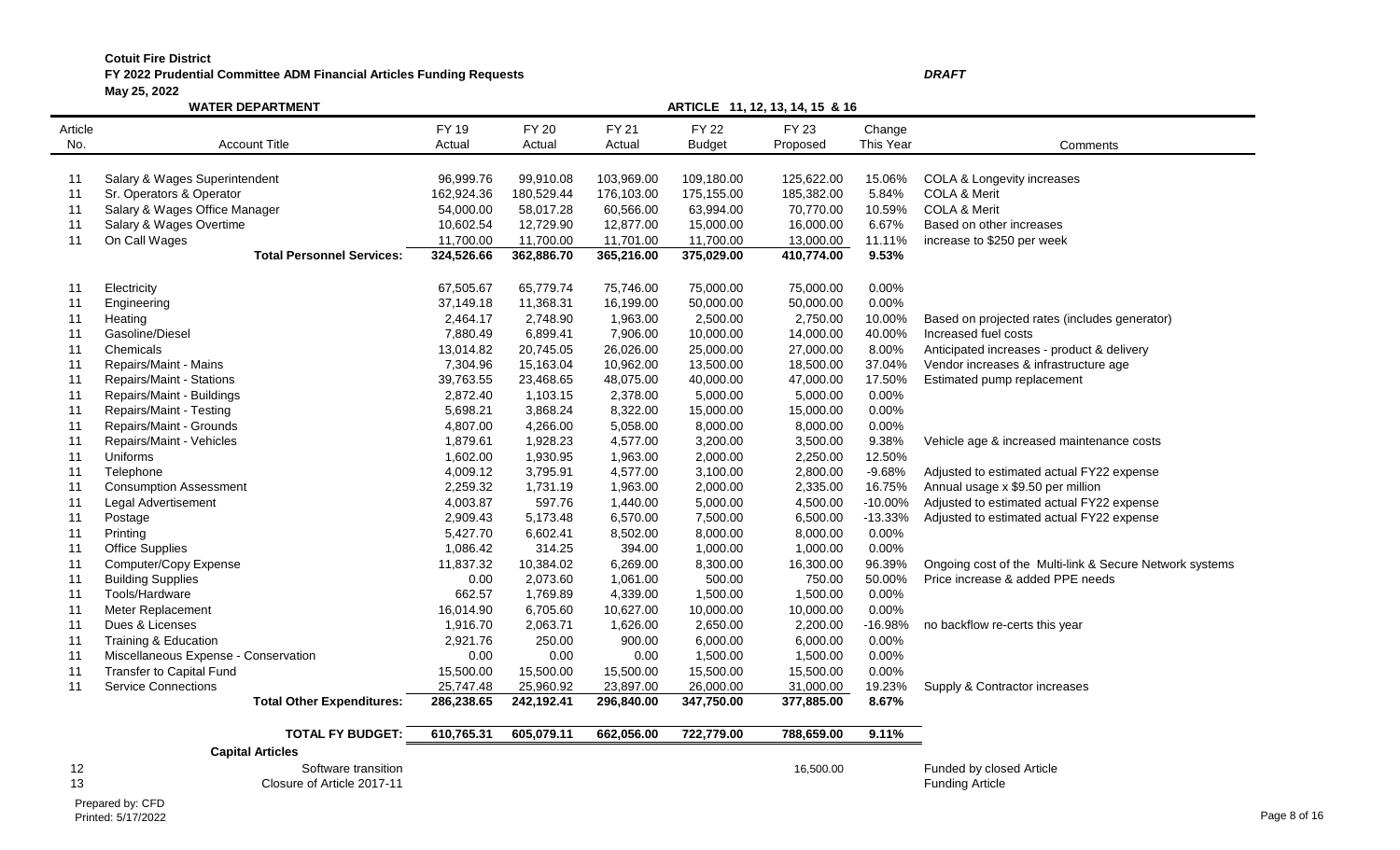#### **FY 2022 Prudential Committee ADM Financial Articles Funding Requests** *DRAFT* **May 25, 2022**

|                | $$ , $-$ , $-$<br><b>WATER DEPARTMENT</b>                                     |                 |                 |                 |                        |                   |                     |                     |          |  |
|----------------|-------------------------------------------------------------------------------|-----------------|-----------------|-----------------|------------------------|-------------------|---------------------|---------------------|----------|--|
| Article<br>No. | <b>Account Title</b>                                                          | FY 19<br>Actual | FY 20<br>Actual | FY 21<br>Actual | <b>FY 22</b><br>Budget | FY 23<br>Proposed | Change<br>This Year |                     | Comments |  |
| 14             | Test Wells (Sites & Consultations)                                            |                 |                 |                 |                        | 20,000.00         |                     | Funded by Free Cash |          |  |
| 15             | Service Truck Replacement                                                     |                 |                 |                 |                        | 75,000.00         |                     | Funded by Debt      |          |  |
| 16             | Electrical upgrades at Pump Stations<br><b>Annual Capital Outlay Articles</b> |                 |                 |                 |                        | 65,000.00         |                     | Funded by Free Cash |          |  |
|                | Truck                                                                         | 60,000.00       |                 | 35,000.00       |                        |                   |                     |                     |          |  |
|                | Security System additional funding                                            | 470,000.00      |                 |                 |                        |                   |                     |                     |          |  |
|                | <b>Chemical System Upgrade</b>                                                |                 |                 |                 |                        |                   |                     |                     |          |  |
|                | Pump Well Treatment                                                           |                 | 30,000.00       |                 |                        |                   |                     |                     |          |  |
|                | <b>Total FY Water Department Appropriations:</b>                              | 610,765.31      | 605,079.11      | 697,056.00      | 722,779.00             | 965,159.00        | 33.53%              |                     |          |  |
|                |                                                                               |                 |                 |                 |                        |                   |                     |                     |          |  |
|                | <b>Serv Connections</b>                                                       | 26,000.00       | 26,000.00       | 26,000.00       | 26,000.00              | 31,000.00         | 19.23%              |                     |          |  |
|                | <b>Labor &amp; Salaries:</b>                                                  | 324,526.66      | 362,886.70      | 365,216.00      | 375,029.00             | 410,774.00        | 9.53%               |                     |          |  |
|                | <b>Maintenance:</b>                                                           | 62,325.73       | 49,797.31       | 79,372.00       | 84,700.00              | 97,000.00         | 14.52%              |                     |          |  |
|                | <b>Operations:</b>                                                            | 196,412.92      | 164,895.10      | 189,968.00      | 235,550.00             | 248,385.00        | 5.45%               |                     |          |  |
|                | Misc.                                                                         | 1,500.00        | 1,500.00        | 1,500.00        | 1,500.00               | 1,500.00          | $0.00\%$            |                     |          |  |
|                | <b>Other Expenses:</b>                                                        | 260,238.65      | 216,192.41      | 270,840.00      | 321,750.00             | 346,885.00        | 7.81%               |                     |          |  |
|                | <b>Total Water Dept Budget Appropriations</b>                                 | 610,765.31      | 605,079.11      | 662,056.00      | 722,779.00             | 788,659.00        | 9.11%               |                     |          |  |
|                | <b>Capital Outlay</b>                                                         | 530,000.00      | 30,000.00       | 35,000.00       | 0.00                   | 176,500.00        |                     |                     |          |  |
|                | <b>Total Water Department:</b>                                                | 1,140,765.31    | 635,079.11      | 697,056.00      | 722,779.00             | 965,159.00        | 33.53%              |                     |          |  |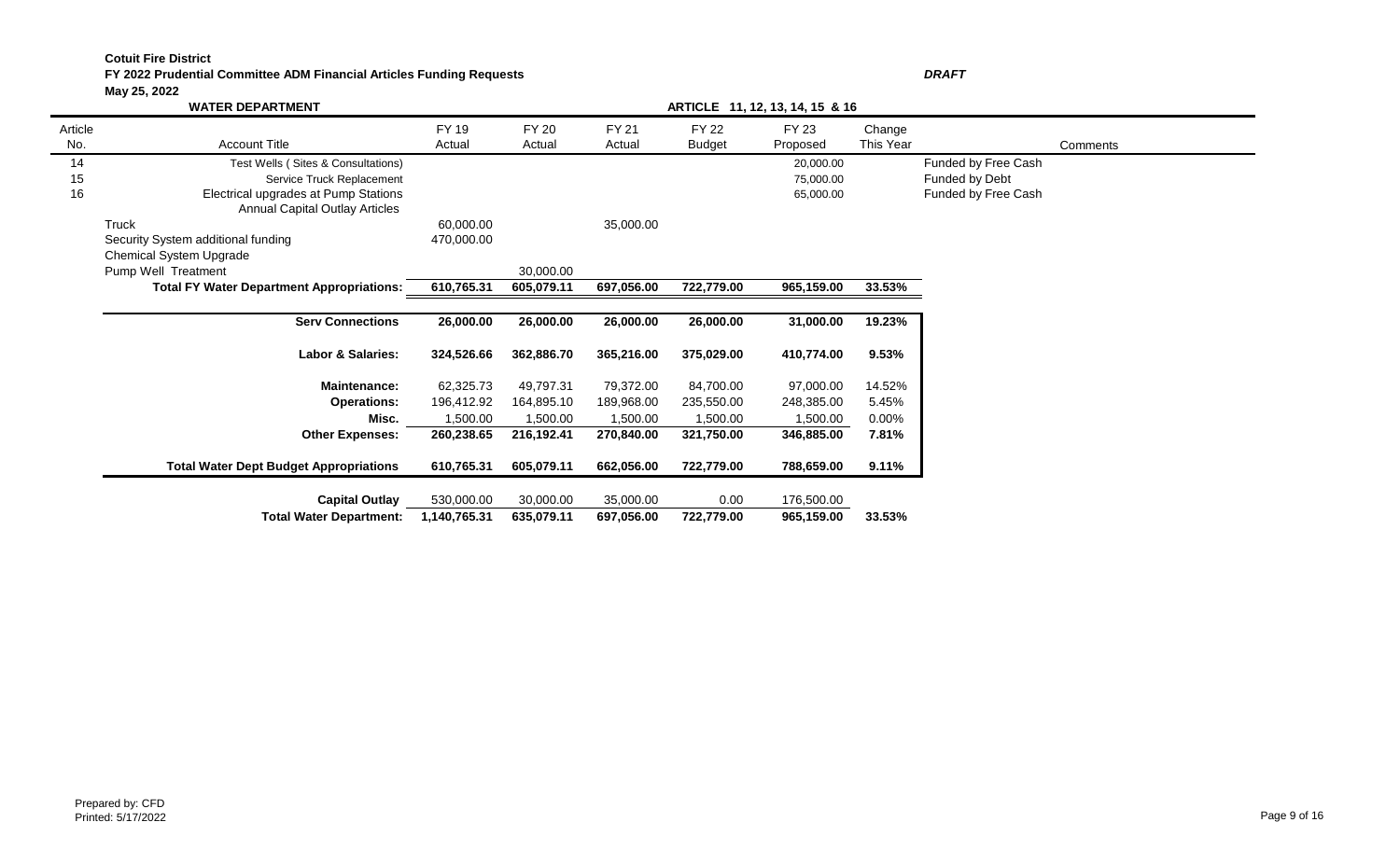# **FY 2022 Prudential Committee ADM Financial Articles Funding Requests May 25, 2022**

|         | <b>PUBLIC BUILDINGS</b>                                                         |           |                | <b>ARTICLE 17</b>        |               |           |           |                                    |
|---------|---------------------------------------------------------------------------------|-----------|----------------|--------------------------|---------------|-----------|-----------|------------------------------------|
| Article |                                                                                 | FY 19     | <b>FY 20</b>   | <b>FY 21</b>             | <b>FY 22</b>  | FY 23     | Change    |                                    |
| No.     | <b>Account Title</b>                                                            | Actual    | Actual         | Actual                   | <b>Budget</b> | Proposed  | This Year | Comments                           |
| 17      | Salary & Wages - Part Time                                                      | 5,315.47  | 3,644.48       | 504.00                   | 3,759.00      | 5,580.00  | 48.44%    | Return to pre-Covid levels         |
|         | <b>Total Personnel Services:</b>                                                | 4,818.00  | 3,644.48       | 504.00                   | 3,759.00      | 5,580.00  | 48.44%    |                                    |
| 17      | Electricity                                                                     | 1,204.28  | 1,731.97       | 1,582.00                 | 2,000.00      | 2,100.00  | 5.00%     | Inflation                          |
| 17      | Water                                                                           | 55.80     | 184.00         | 309.00                   | 400.00        | 400.00    | 0.00%     |                                    |
| 17      | Heat - Oil/Gas                                                                  | 2,560.32  | 1,450.70       | 2,089.00                 | 2,400.00      | 2,600.00  | 8.33%     | Extrapolated running rate plus 10% |
| 17      | Repairs/Maint - Buildings                                                       | 4,784.11  | 3,587.58       | 1,187.00                 | 7,000.00      | 7,350.00  | 5.00%     | Inflation                          |
| 17      | Repairs/Maint - Grounds                                                         | 2,790.84  | 3,701.33       | 5,512.00                 | 5,000.00      | 5,250.00  | 5.00%     | Inflation                          |
| 17      | Repairs/Maint - HVAC                                                            | 622.33    | $\blacksquare$ | 2,367.00                 | 500.00        | 500.00    | 0.00%     |                                    |
| 17      | Telephone & internet                                                            | 697.83    | 1,742.09       | 1,621.00                 | 1,700.00      | 1,700.00  | 0.00%     |                                    |
| 17      | Alarm Service                                                                   | 660.00    | 680.00         | 680.00                   | 425.00        | 425.00    | 0.00%     |                                    |
| 17      | <b>Building Supplies</b>                                                        |           | 255.19         | 31.00                    | 200.00        | 210.00    | 5.00%     | Inflation                          |
| 17      | <b>Custodial Supplies</b>                                                       | 303.65    | 72.76          |                          | 300.00        | 315.00    | 5.00%     | Inflation                          |
| 17      | Miscellaneous Expense                                                           | 90.00     | 700.00         |                          | 100.00        | 100.00    | 0.00%     |                                    |
|         | <b>Total Other Expenditures:</b>                                                | 13,859.16 | 14,105.62      | 15,378.00                | 20,025.00     | 20,950.00 | 4.62%     |                                    |
|         | <b>TOTAL FY BUDGET:</b>                                                         | 22,653.00 | 17,750.10      | 15,882.00                | 23,784.00     | 26,530.00 | 11.55%    |                                    |
|         | <b>Capital Outlay Articles</b>                                                  | 60,000.00 |                |                          |               |           |           |                                    |
|         |                                                                                 | 45,000.00 |                |                          |               |           |           |                                    |
|         | FY18 Capital Article - Replace floor<br>FY18 Capital Article - Basement Ceiling | 15,000.00 |                |                          |               |           |           |                                    |
|         |                                                                                 |           |                |                          |               |           |           |                                    |
|         | Space Study                                                                     |           |                |                          |               |           |           |                                    |
|         | Demo Building                                                                   |           |                |                          |               |           |           |                                    |
|         | <b>Total District Buildings Budget Appropriations</b>                           | 82,653.00 | 17,750.10      | 15,882.00                | 23,784.00     | 26,530.00 | $\sim$    |                                    |
|         | Labor & Salaries:                                                               | 4,818.00  | 3,644.48       | 504.00                   | 3,759.00      | 5,580.00  | 48.44%    |                                    |
|         | Maintenance:                                                                    | 8,197.28  | 7,288.91       | 9,066.00                 | 12,500.00     | 13,100.00 | 4.80%     |                                    |
|         | <b>Operations:</b>                                                              | 5,571.88  | 6,116.71       | 6,312.00                 | 7,425.00      | 7,750.00  | 4.38%     |                                    |
|         | Misc.:                                                                          | 90.00     | 700.00         | $\overline{\phantom{a}}$ | 100.00        | 100.00    | 0.00%     |                                    |
|         | <b>Other Expenses:</b>                                                          | 13,859.16 | 14,105.62      | 15,378.00                | 20,025.00     | 20,950.00 | 4.62%     |                                    |
|         |                                                                                 |           |                |                          |               |           |           |                                    |
|         | <b>Total District Buildings Budget Appropriations</b>                           | 22,653.00 | 17,750.10      | 15,882.00                | 23,784.00     | 26,530.00 | 11.55%    |                                    |
|         | <b>Capital Outlay:</b>                                                          |           |                |                          |               |           |           |                                    |
|         | <b>Total Freedom Hall</b><br>$\sim$ $-$                                         | 22,653.00 | 17,750.10      | 15,882.00                | 23,784.00     | 26,530.00 | 11.55%    |                                    |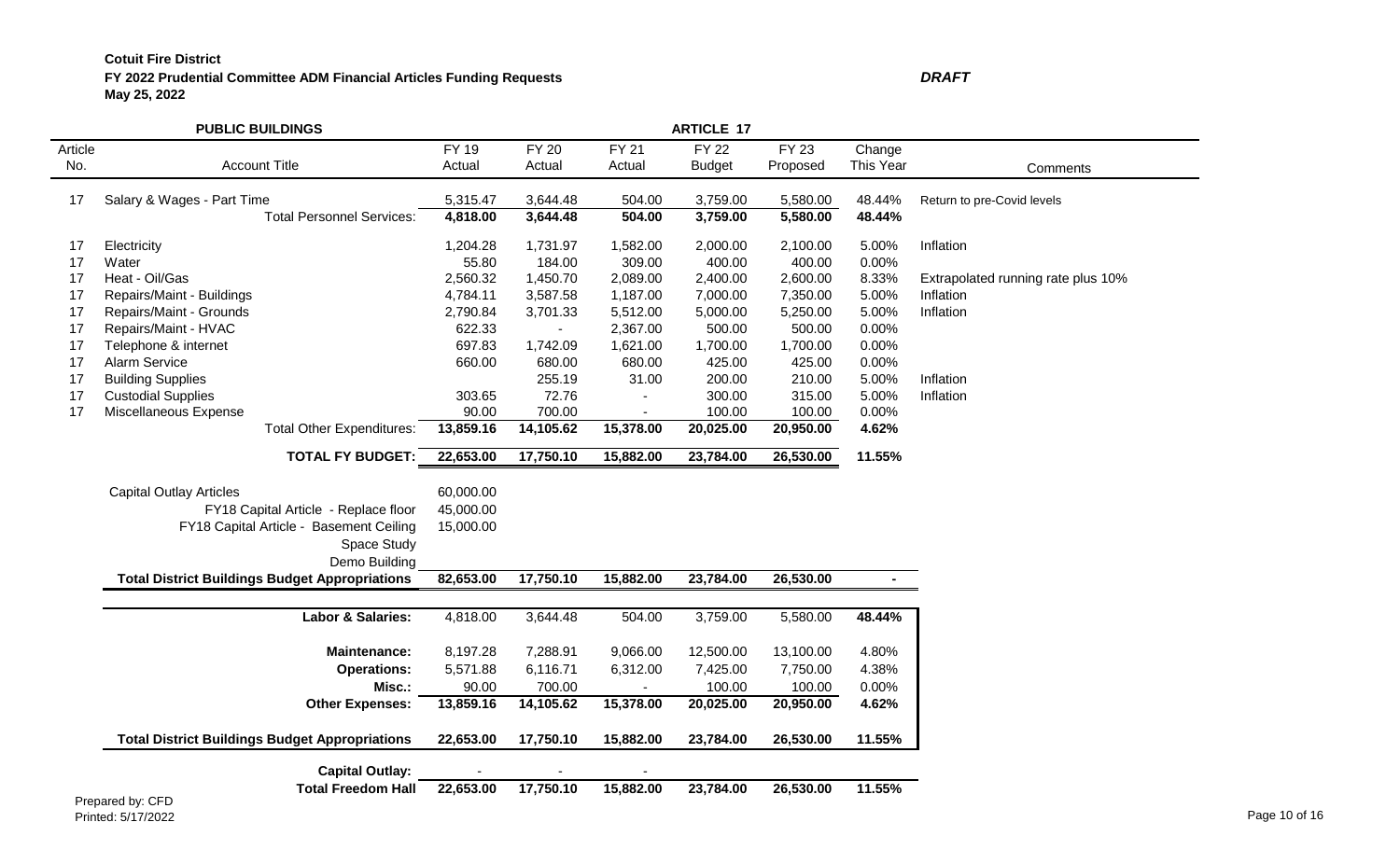|                | <b>STREET LIGHTS</b>                      |              |              |              |               |              |           |                                |
|----------------|-------------------------------------------|--------------|--------------|--------------|---------------|--------------|-----------|--------------------------------|
| <b>Article</b> |                                           | <b>FY 19</b> | <b>FY 20</b> | <b>FY 21</b> | <b>FY 22</b>  | <b>FY 23</b> | Change    |                                |
| No.            | <b>Account Title</b>                      | Actual       | Actual       | Actual       | <b>Budget</b> | Proposed     | This Year | Comments                       |
|                |                                           |              |              |              |               |              |           |                                |
| 18             | <b>Street Lights - Electricity</b>        | 5,331.21     | 4,398.06     | 4,635.00     | 5,100.00      | 5,500.00     | 7.84%     | Extrapolated from current year |
|                |                                           |              |              |              |               |              |           |                                |
| 18             | <b>Street Lights - Maint</b>              | 1,111.11     | 173.40       | 434.00       | 1,900.00      | 1,900.00     | 0.00%     |                                |
|                | <b>Total Street Lights Appropriation:</b> | 6,442.32     | 4,571.46     | 5,069.00     | 7,000.00      | 7,400.00     | 5.71%     |                                |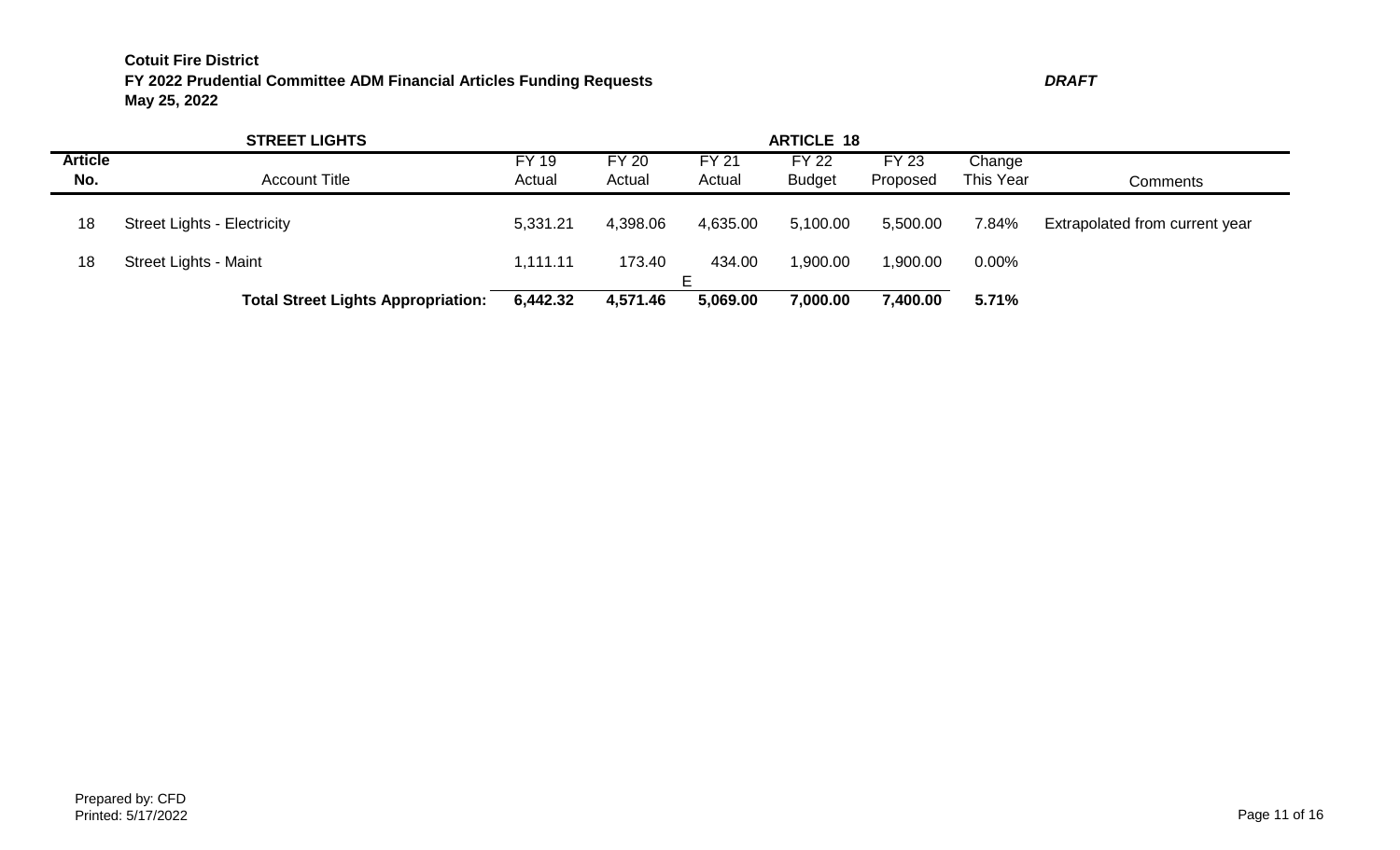|                | <b>LIBRARY</b>                      |                        |                        |                        | <b>ARTICLE 19</b>             |                          |                     |          |
|----------------|-------------------------------------|------------------------|------------------------|------------------------|-------------------------------|--------------------------|---------------------|----------|
| Article<br>No. | <b>Account Title</b>                | <b>FY 19</b><br>Actual | <b>FY 20</b><br>Actual | <b>FY 21</b><br>Actual | <b>FY 22</b><br><b>Budget</b> | <b>FY 23</b><br>Proposed | Change<br>This Year | Comments |
| 19             | Library Funding                     | 21,050.00              | 22,690.00              | 23,265.00              | 24,255.00                     | 25,000.00                | 3.07%               |          |
|                | <b>Total Library Appropriation:</b> | 21,050.00              | 22,690.00              | 23,265.00              | 24,255.00                     | 25,000.00                | 3.07%               |          |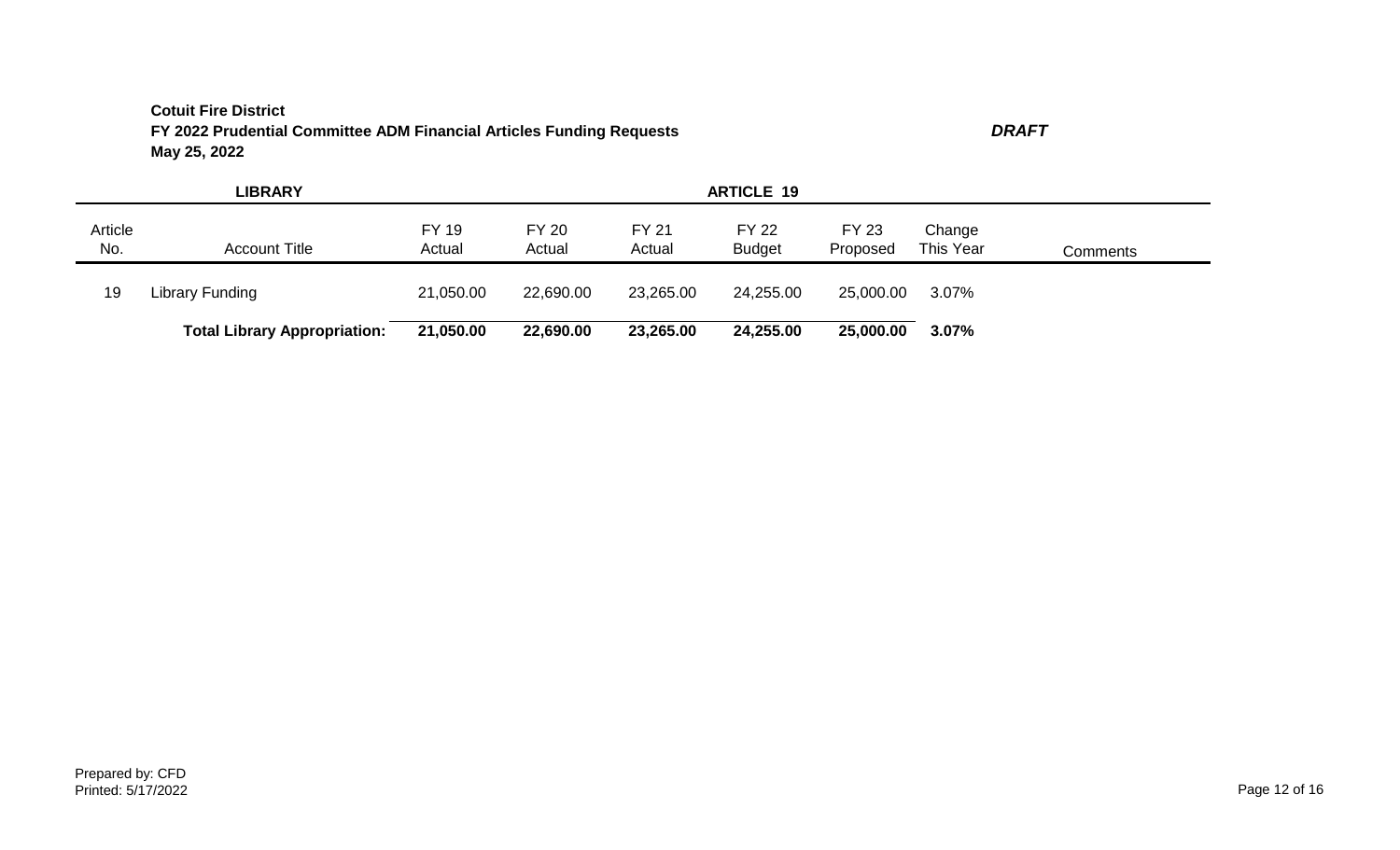# **FY 2022 Prudential Committee ADM Financial Articles Funding Requests** *DRAFT* **May 25, 2022**

|                | <b>DISTRICT DEBT SERVICE</b>             |                          |                          |                            | <b>ARTICLE 20</b>             |                          |                     |                                     |
|----------------|------------------------------------------|--------------------------|--------------------------|----------------------------|-------------------------------|--------------------------|---------------------|-------------------------------------|
| Article<br>No. | <b>Account Title</b>                     | <b>FY 19</b><br>Actual   | <b>FY 20</b><br>Actual   | <b>FY 21</b><br>Actual     | <b>FY 22</b><br><b>Budget</b> | <b>FY 23</b><br>Proposed | Change<br>This Year | Comments                            |
| 20             | Long Term Debt - Principal (2010)        | 100,000.00               | 100,000.00               | 1,000,000.00               |                               |                          |                     |                                     |
| 20             | Long Term Debt - Principal (USDA)        | 52,632.00                | 52,632.00                | 52,632.00                  | 52,632.00                     | 52,632.00                | 0.00%               | Per Amortization Schedule           |
| 20             | Long Term Debt - Principal (2020)        |                          |                          |                            | 230,000.00                    | 240,000.00               | 4.35%               | <b>Per Amortization Schedule</b>    |
| 20             | Long Term Debt - Interest (2010)         | 47,999.78                | 43,000.00                | 39,750.00                  |                               |                          |                     |                                     |
| 20             | Long Term Debt - Interest (USDA)         | 43,816.00                | 42,632.00                | 41,448.00                  | 40,263.00                     | 39,078.00                | $-2.94%$            | <b>Per Amortization Schedule</b>    |
| 20             | Long Term Debt - Interest (2020)         |                          |                          |                            | 73,000.00                     | 55,400.00                | $-24.11\%$          | <b>Per Amortization Schedule</b>    |
| 20             | Short-Term Debt - Principal              | 180,000.00               | 280,000.00               | 970,000.00                 |                               |                          |                     |                                     |
| 20             | Short Term Interest - Note               | 9,782.75                 | 34,575.00                | 21,336.00                  |                               |                          |                     |                                     |
| 20             | Short Term Interest - Abatements         |                          |                          | 50.00                      | 50.00                         | 50.00                    | 0.00%               |                                     |
|                | <b>Total Debt Service Appropriation:</b> | 434,230.53               | 552,839.00               | 2,125,216.00               | 395,945.00                    | 387,160.00               | $-2.22%$            |                                     |
|                |                                          |                          |                          | 278,000.00                 |                               | 240,000.00               |                     | Free Cash                           |
|                |                                          |                          |                          | 1,600,625.00               |                               |                          |                     | Refinancing & other available Funds |
|                | <b>Total Debt Service Funding:</b>       | 434,230.53<br>434,230.53 | 552,839.00<br>552,839.00 | 246,591.00<br>2,125,216.00 | 395,945.00<br>395,945.00      | 147,160.00<br>387,160.00 | 62.83%<br>2.22%     | Raise and appropriate               |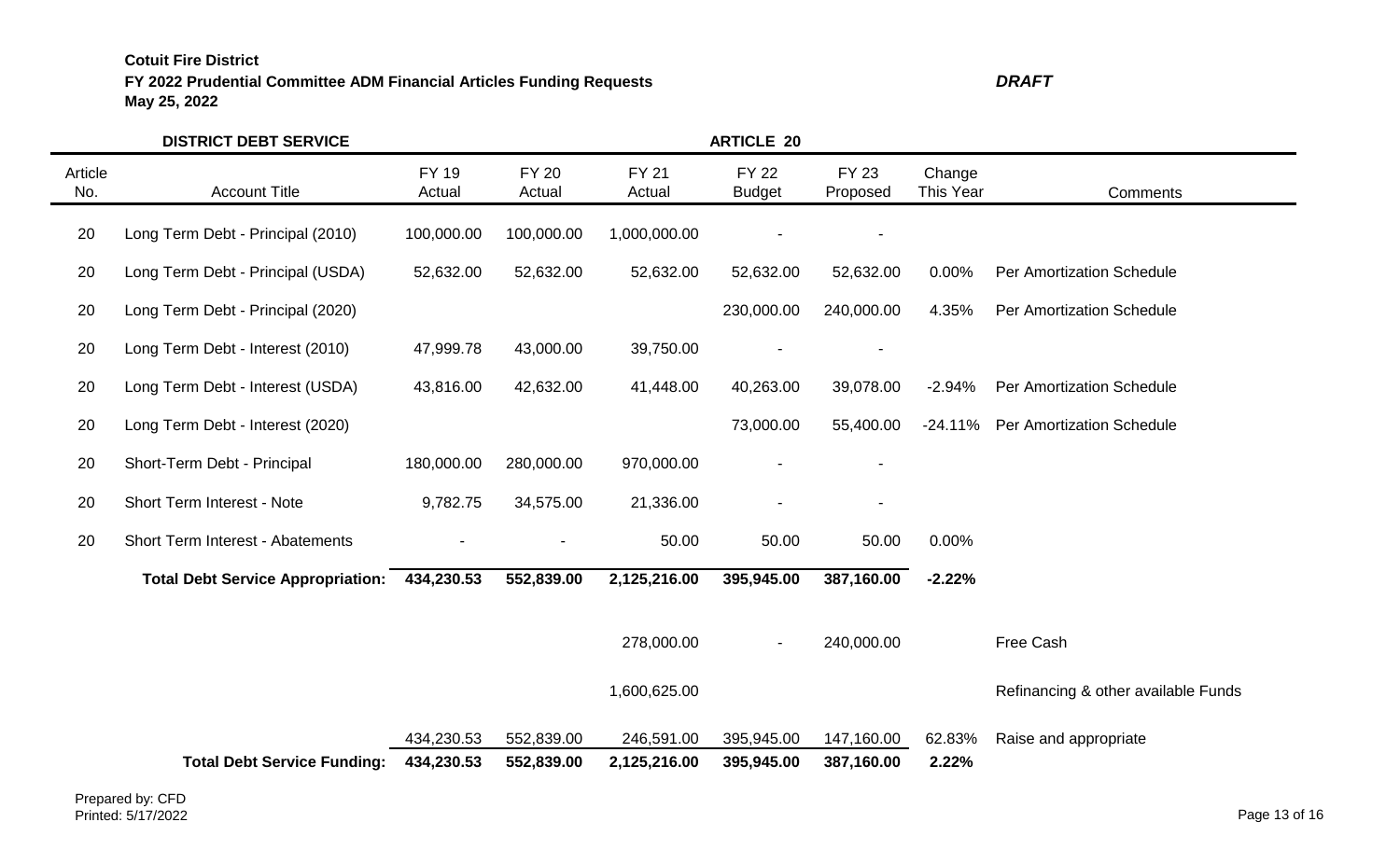# **FY 2022 Prudential Committee ADM Financial Articles Funding Requests** *DRAFT* **May 25, 2022**

|                | <b>EMPLOYEE AND RETIREE BENEFITS</b>                      |                          | <b>ARTICLE 21</b>      |                        |                               |                          |                              |                                                 |  |  |
|----------------|-----------------------------------------------------------|--------------------------|------------------------|------------------------|-------------------------------|--------------------------|------------------------------|-------------------------------------------------|--|--|
| Article<br>No. | <b>Account Title</b>                                      | <b>FY 19</b><br>Actual   | <b>FY 20</b><br>Actual | <b>FY 21</b><br>Actual | <b>FY 22</b><br><b>Budget</b> | <b>FY 23</b><br>Proposed | Change<br>This Year          |                                                 |  |  |
|                |                                                           |                          |                        |                        |                               |                          |                              | Comments                                        |  |  |
| 21             | Insurance - Health                                        | 350,507.50               | 360,750.00             | 299,924.00             | 323,000.00                    | 356,378.00               | 10.33%                       | Per CCMHG plus 1 Family less two retirees       |  |  |
| 21             | Insurance - Life                                          | 428.85                   | 439.30                 | 430.00                 | 500.00                        | 500.00                   | 0.00%                        |                                                 |  |  |
| 21             | Insurance - Dental                                        | 16,501.50                | 17,563.75              | 16,483.00              | 19,500.00                     | 20,085.00                | 3.00%                        | Per CCMHG plus one family                       |  |  |
| 21             | Cost of option payment                                    |                          |                        | 43,898.00              | 42,530.00                     | 43,806.00                | 3.00%                        | Per CCMHG increase                              |  |  |
| 21             | <b>Retirement Assessment</b>                              | 299,765.00               | 327,832.00             | 332,441.00             | 322,870.00                    | 424,877.00               | 31.59%                       | <b>County Assessment</b>                        |  |  |
| 21             | <b>OPEB Trust Fund Contribution</b>                       | 375,000.00               | 253,373.00             | 239,000.00             | 239,600.00                    | 40,420.00                | $-83.13%$                    | ADC \$141,108 less retiree cost \$100,699       |  |  |
|                | <b>Total Employee and Retiree Benefits Appropriation:</b> | 1,042,202.85             | 959,958.05             | 932,176.00             | 948,000.00                    | 886,066.00               | $-6.53%$                     |                                                 |  |  |
|                |                                                           | 255,000.00<br>120,000.00 | 100,000.00             | 200,000.00             | 240,000.00                    | 300,000.00               | 25.00%                       | Free Cash -<br><b>Transfers From OPEB Trust</b> |  |  |
|                |                                                           | 667,202.85               | 861,955.00             | 732,176.00             | 708,000.00                    | 586,066.00               | $-17.22%$                    | Raise & Appropriate                             |  |  |
|                | <b>Total Employee and Retiree Benefits Funding:</b>       | 1,042,202.85             | 961,955.00             | 932,176.00             | 948,000.00                    | 886,066.00               | $-6.53%$                     |                                                 |  |  |
|                |                                                           | eligible<br>FY2023       |                        |                        |                               |                          | <b>Benefit</b>               |                                                 |  |  |
|                | FY22 medical insurance allocation<br>47%                  | Wages<br>1,899,283       | FY23 Wage %<br>81%     | Med Ins<br>212,181     | Med Option<br>43,806          | Retirnt/OPEB<br>375,815  | <b>Allocation</b><br>631,801 | Fire Department - 68%                           |  |  |
|                | 17%                                                       | 410,774                  | 17%                    | 64,084                 |                               | 81,281                   | 145,364                      | Water Department - 16%                          |  |  |
|                |                                                           | 41,450                   | 2%                     | 0                      |                               | 8,202                    | 8,202                        | District - 1%                                   |  |  |
|                | 36%                                                       | $\Omega$                 | 0%                     | 100,699                |                               | $\Omega$                 | 100,699                      | Retirees - 15 %                                 |  |  |
|                | 100%                                                      | 2,351,507                | 100%                   | 376,963                | 43,806                        | 465,297                  | 886,066                      |                                                 |  |  |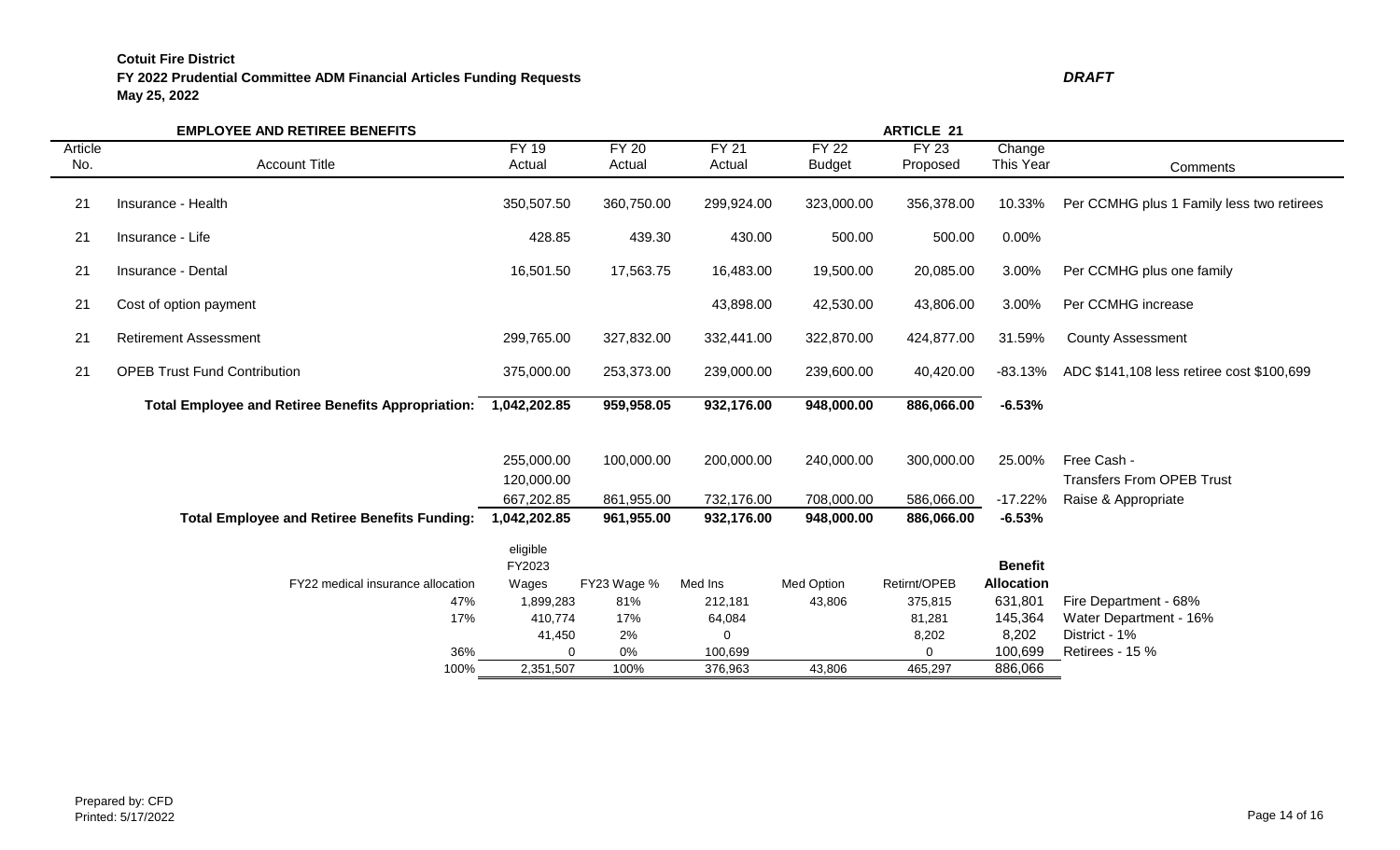|                       | <b>STABILIZATION FUNDS</b>                       | <b>Articles 22 &amp; 23</b> |                        |                        |                               |                          |                     |          |  |
|-----------------------|--------------------------------------------------|-----------------------------|------------------------|------------------------|-------------------------------|--------------------------|---------------------|----------|--|
| <b>Article</b><br>No. | <b>Account Title</b>                             | FY 19<br>Actual             | <b>FY 20</b><br>Actual | <b>FY 21</b><br>Actual | <b>FY 22</b><br><b>Budget</b> | <b>FY 22</b><br>Proposed | Change<br>This Year | Comments |  |
| 22                    | <b>Stabilization Fund Transfer - District</b>    | 25,000.00                   | 25,000.00              | 25,000.00              | 35,000.00                     | 435,000.00               | 1600%               |          |  |
| 23                    | <b>Stabilization Fund Transfer - Water</b>       |                             | 45,800.00              | 45,800.00              | 45,960.00                     | 45,960.00                | 0%                  |          |  |
|                       | <b>Total Stabilization Funds Appropriations:</b> | 25,000.00                   | 70,800.00              | 70,800.00              | 80,960.00                     | 480,960.00               | 579.3%              |          |  |